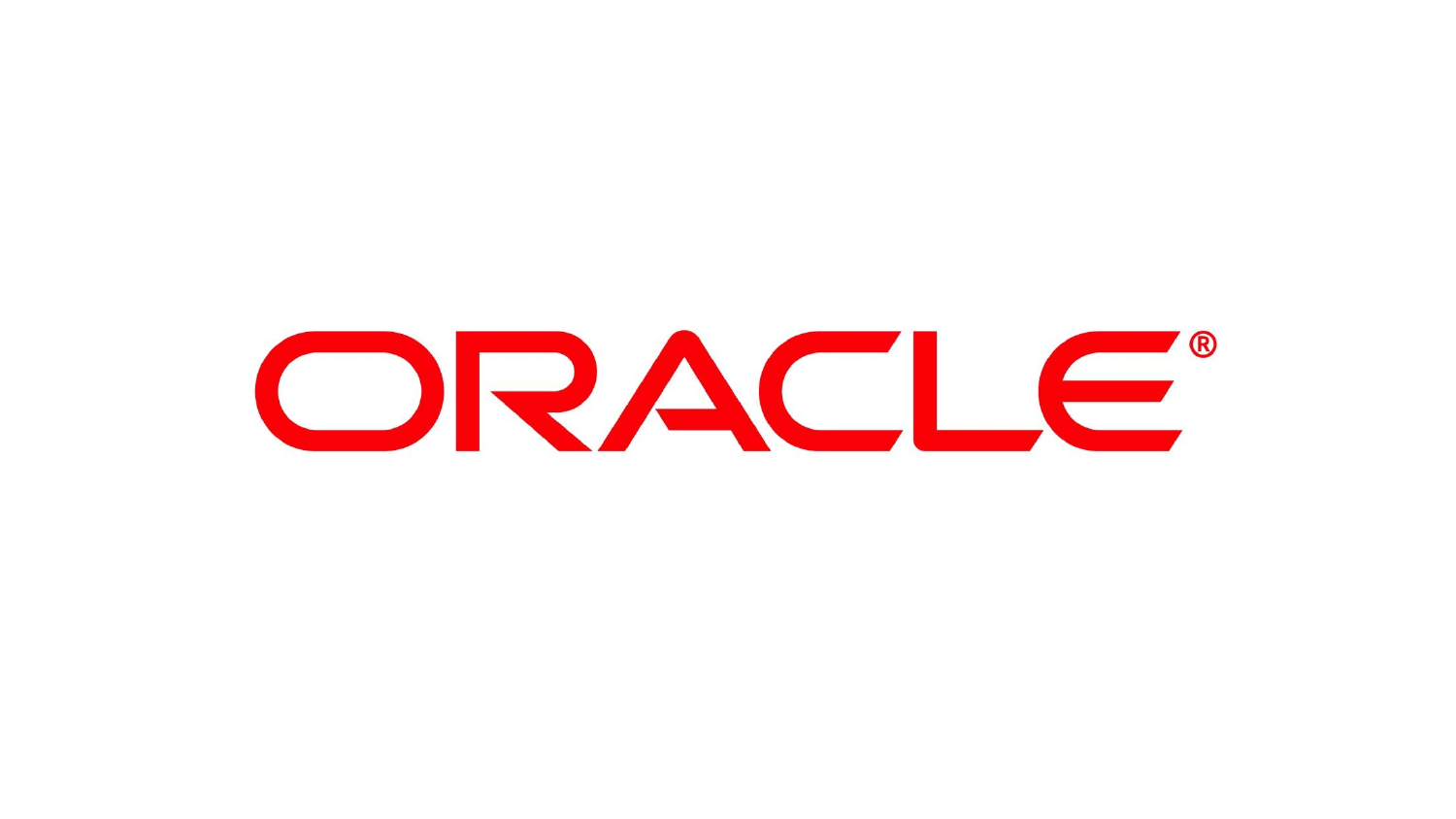

#### **JSR 343 (JMS 2.0) Review for JCP EC**

Nigel Deakin

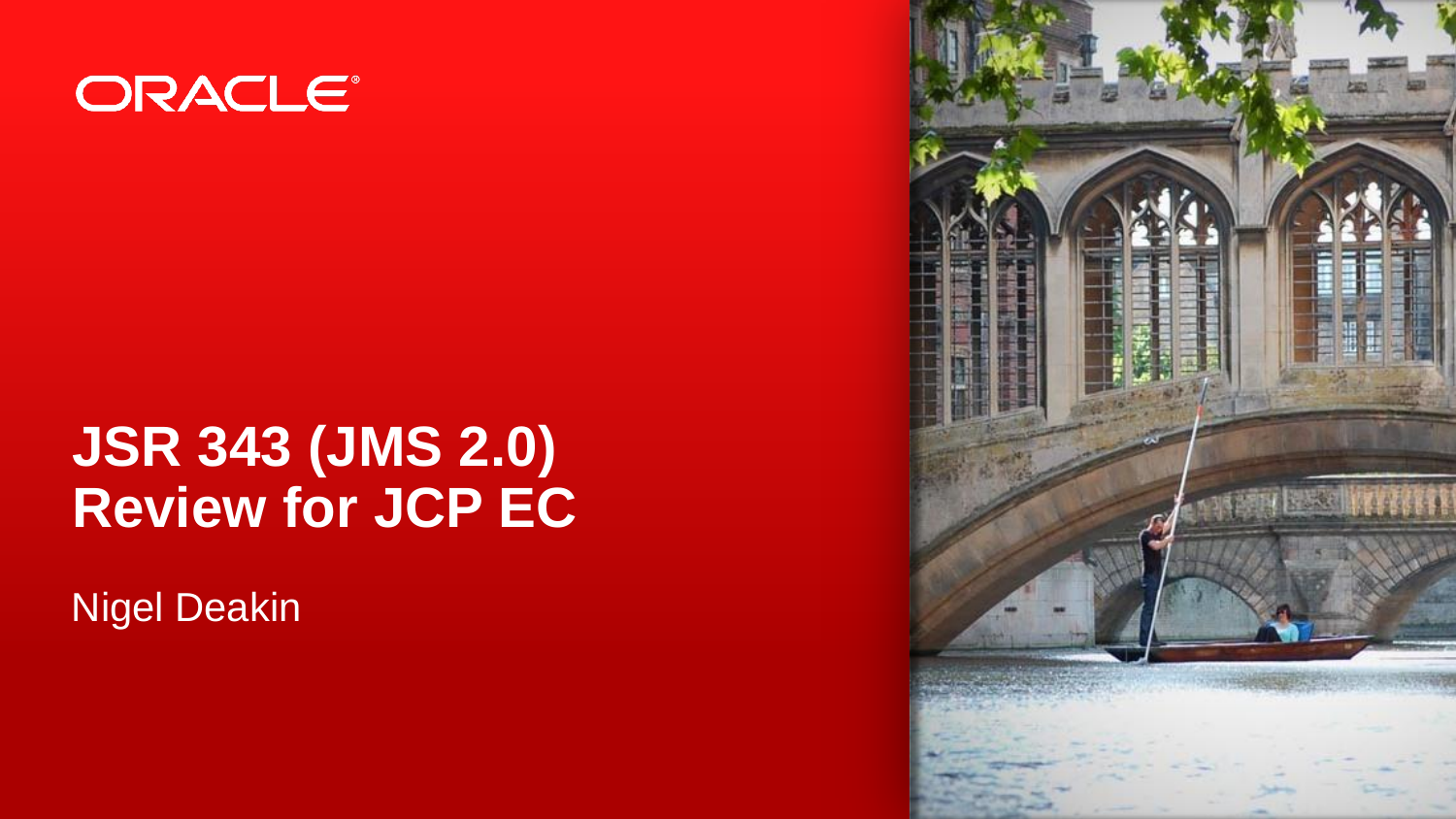The following is intended to outline our general product direction. It is intended for information purposes only, and may not be incorporated into any contract. It is not a commitment to deliver any material, code, or functionality, and should not be relied upon in making purchasing decisions. The development, release, and timing of any features or functionality described for Oracle's products remains at the sole discretion of Oracle.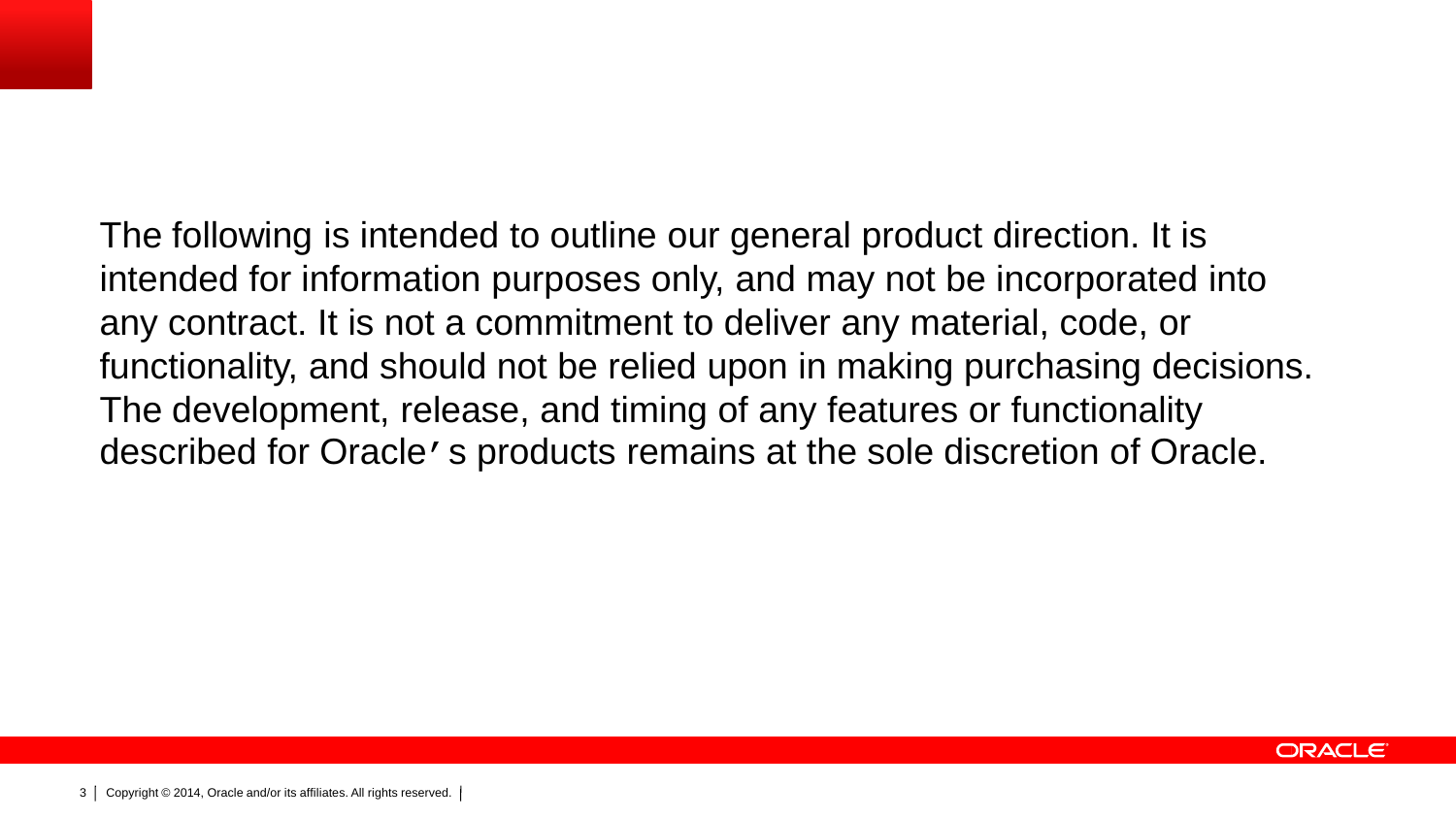### **Nigel Deakin**

- Specification / maintenance lead for JSR 343
- **Developer at Oracle** 
	- GlassFish Message Queue
	- WebLogic JMS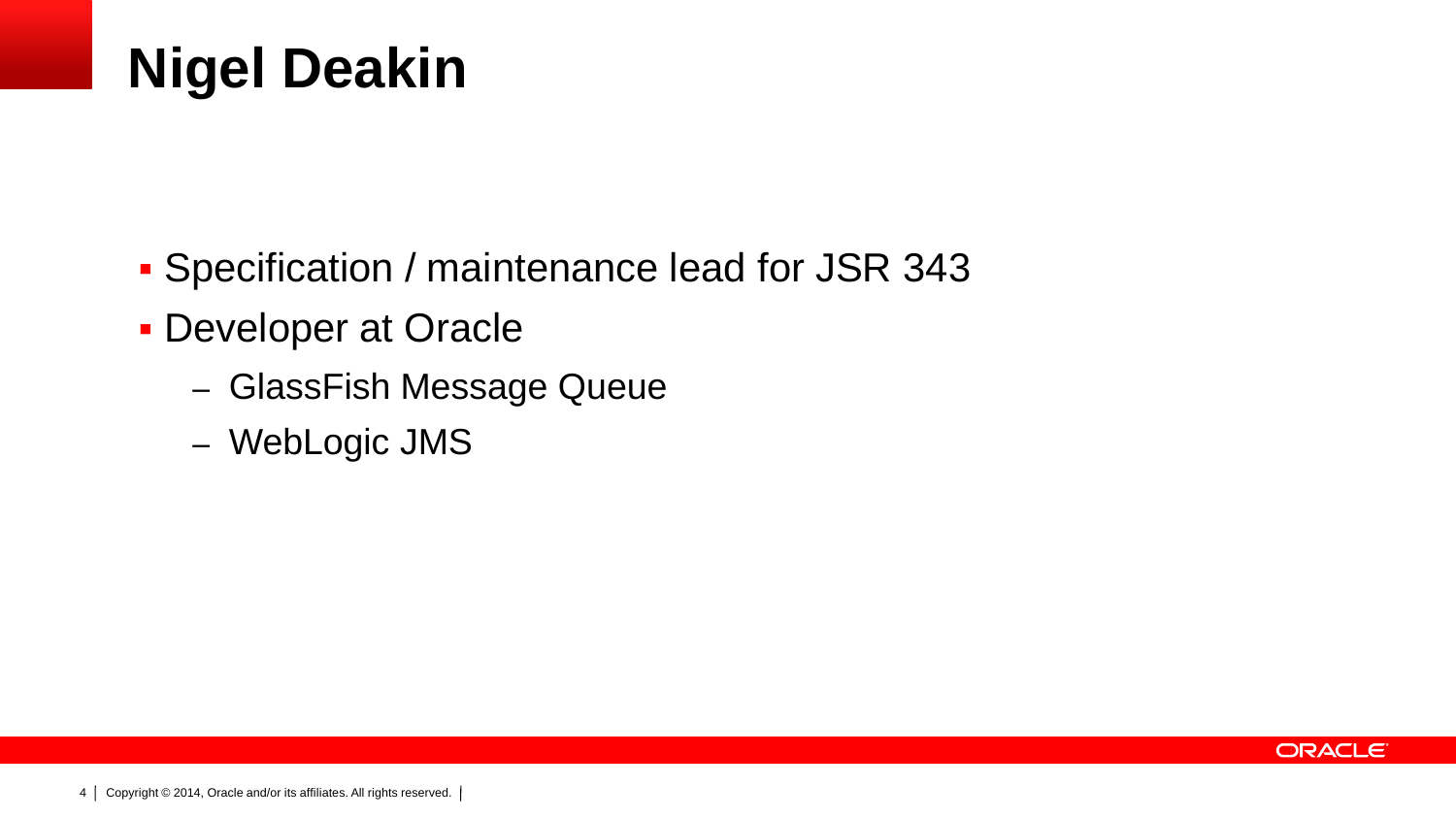

- **Introducing JMS and JSR 343**
- **Community and transparency review**
- **How things went**
- **I**ssues
- **Questions**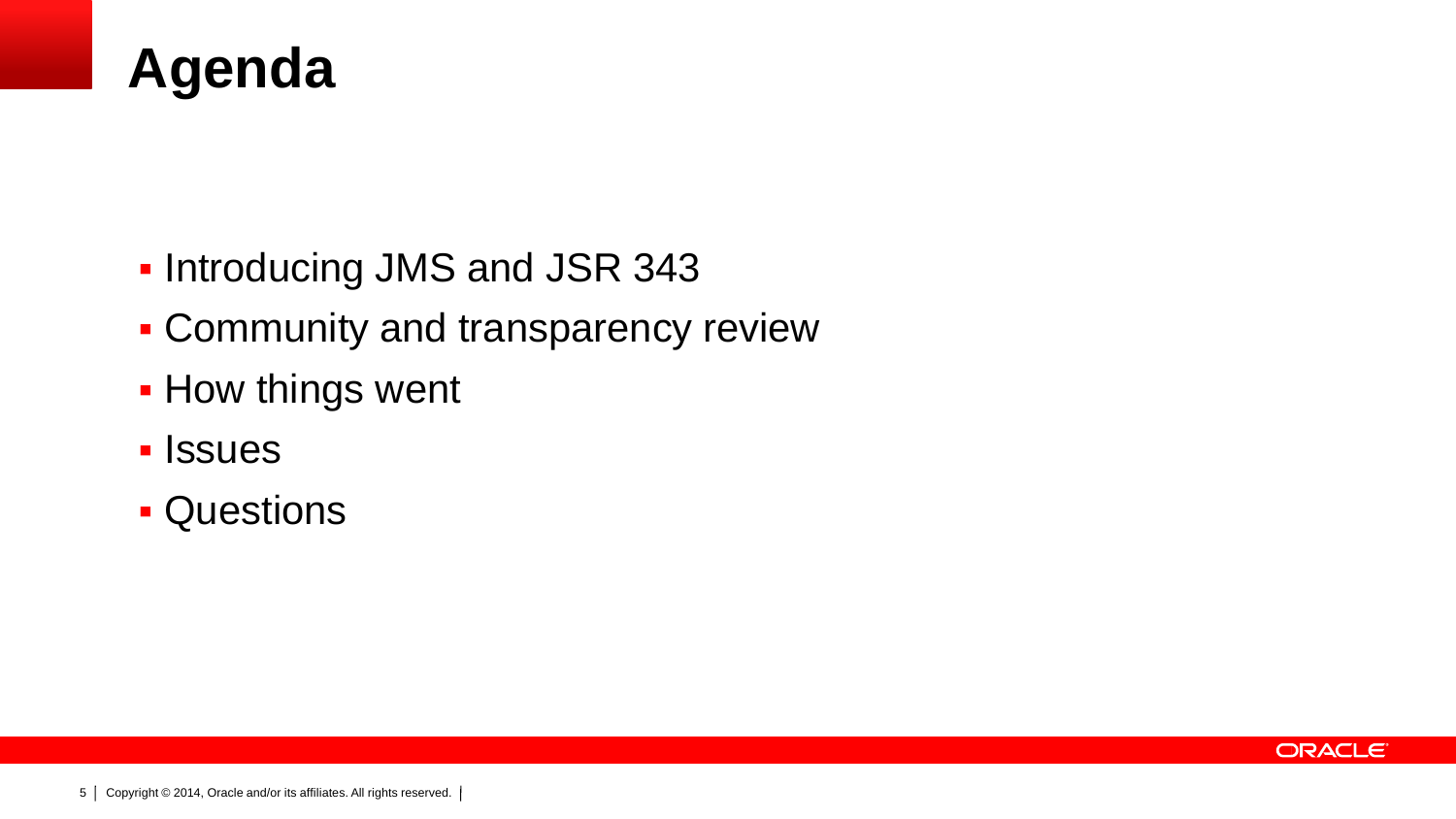### **Introducing JMS and JSR 343**

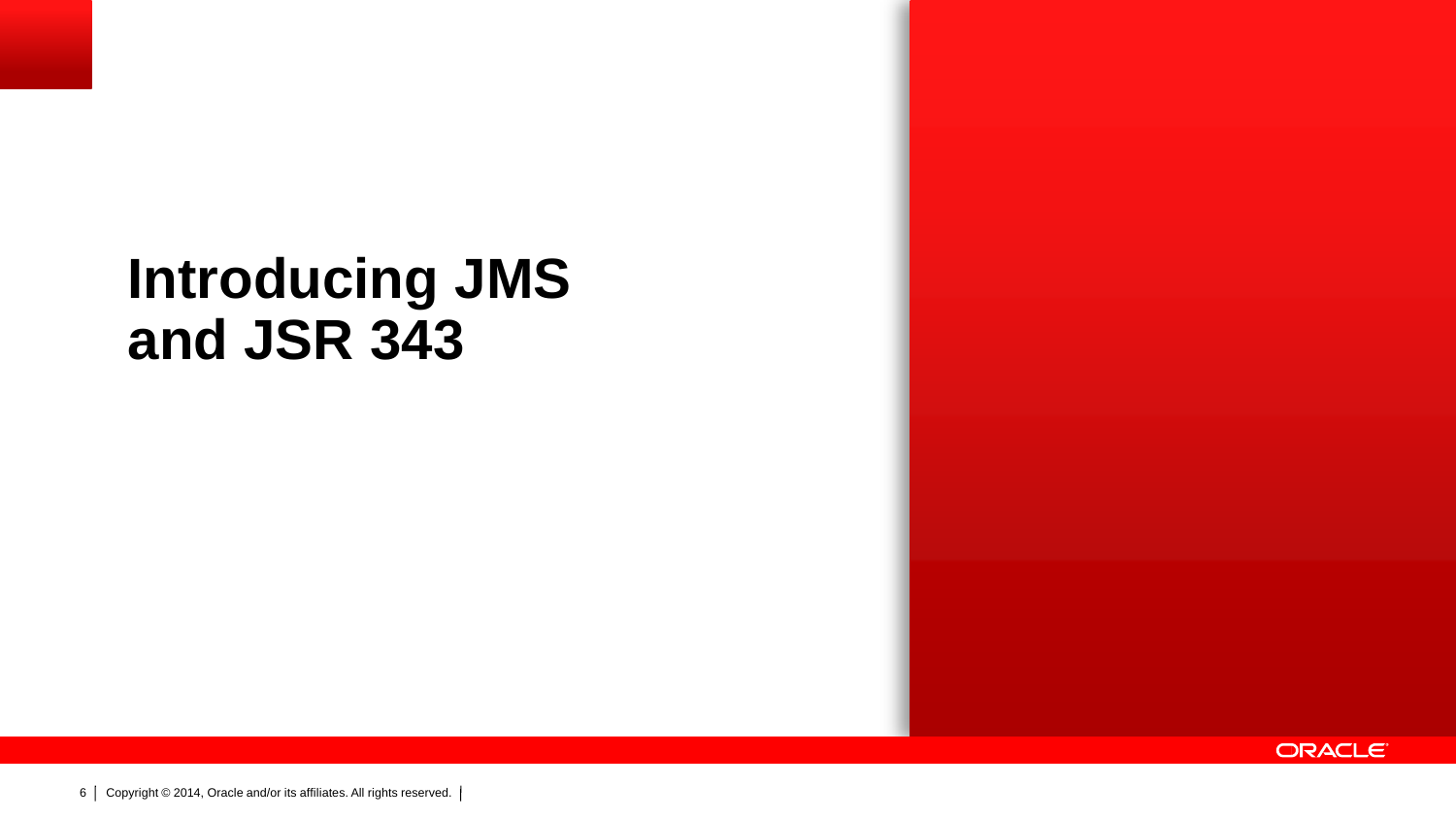# **Introducing JMS**

- Java Message Service
	- An API for accessing enterprise messaging systems from Java programs
- A key component of Java EE
	- A mandatory component of any Java EE full profile application server
- May also be implemented standalone
	- for use by Java SE applications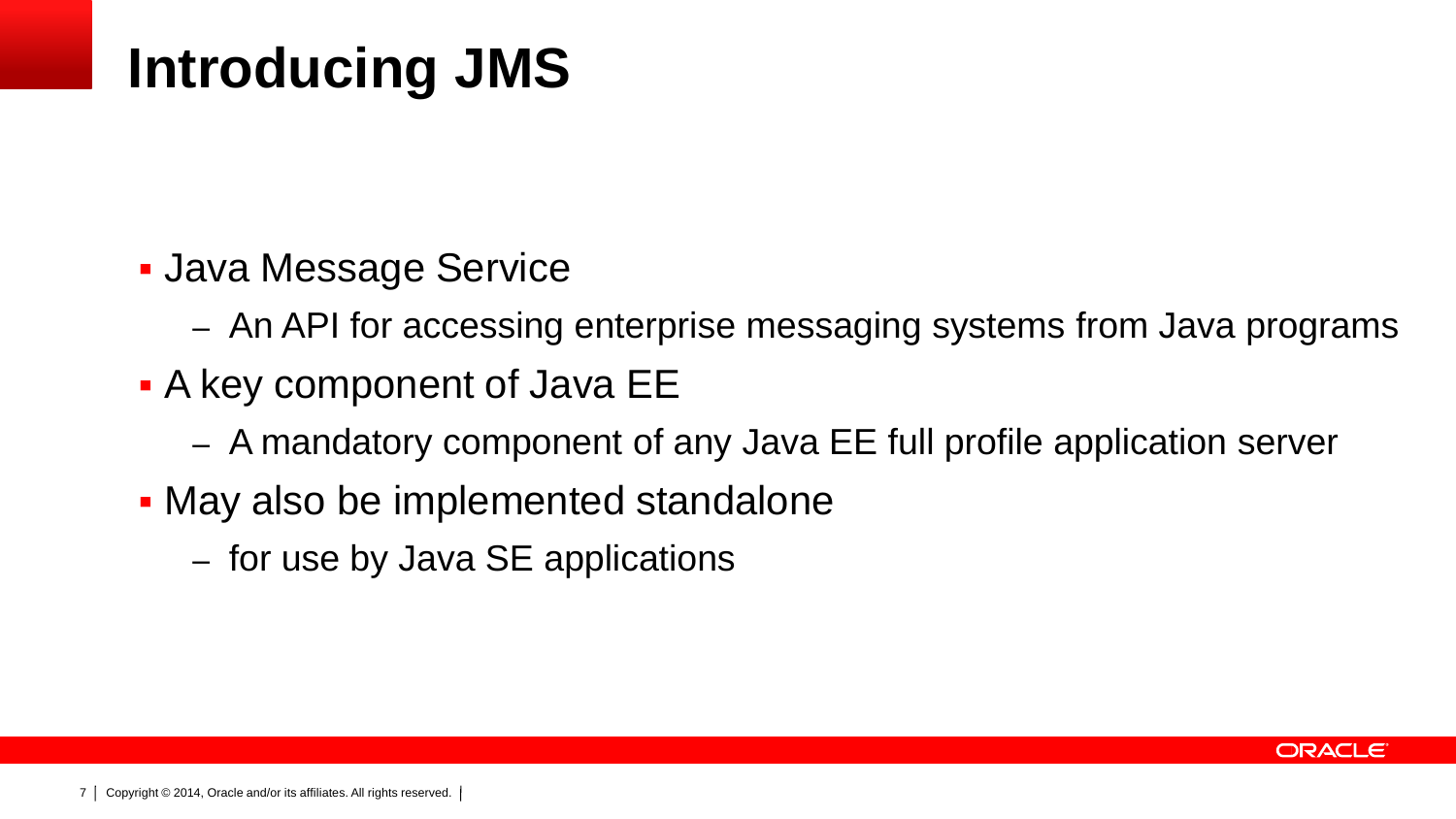### **Introducing JSR 343 (JMS 2.0)**



**ORACLE**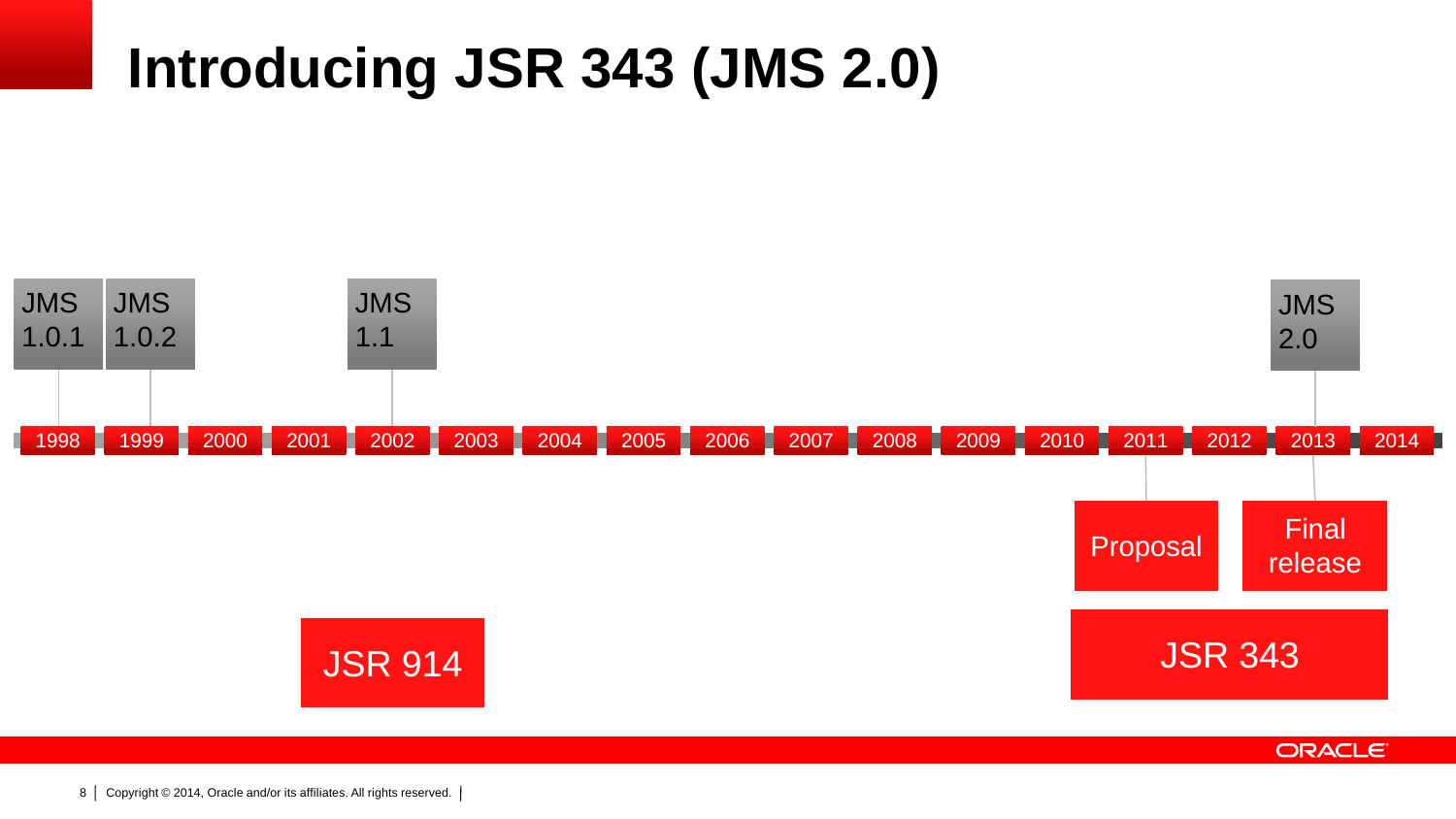### **JSR 343 technical content**

- New simplified API (JMSContext)
- Other ease of use features
- Recognition that Java EE, CDI, JCA exist
	- Previous specs completely ignored how JMS should behave in Java EE
	- Injection of JMSContext objects into Java EE applications
	- Specification of resource adapter (but non-mandatory)
- **Some new messaging features** 
	- Delivery delay, async send
- Clarifications and corrections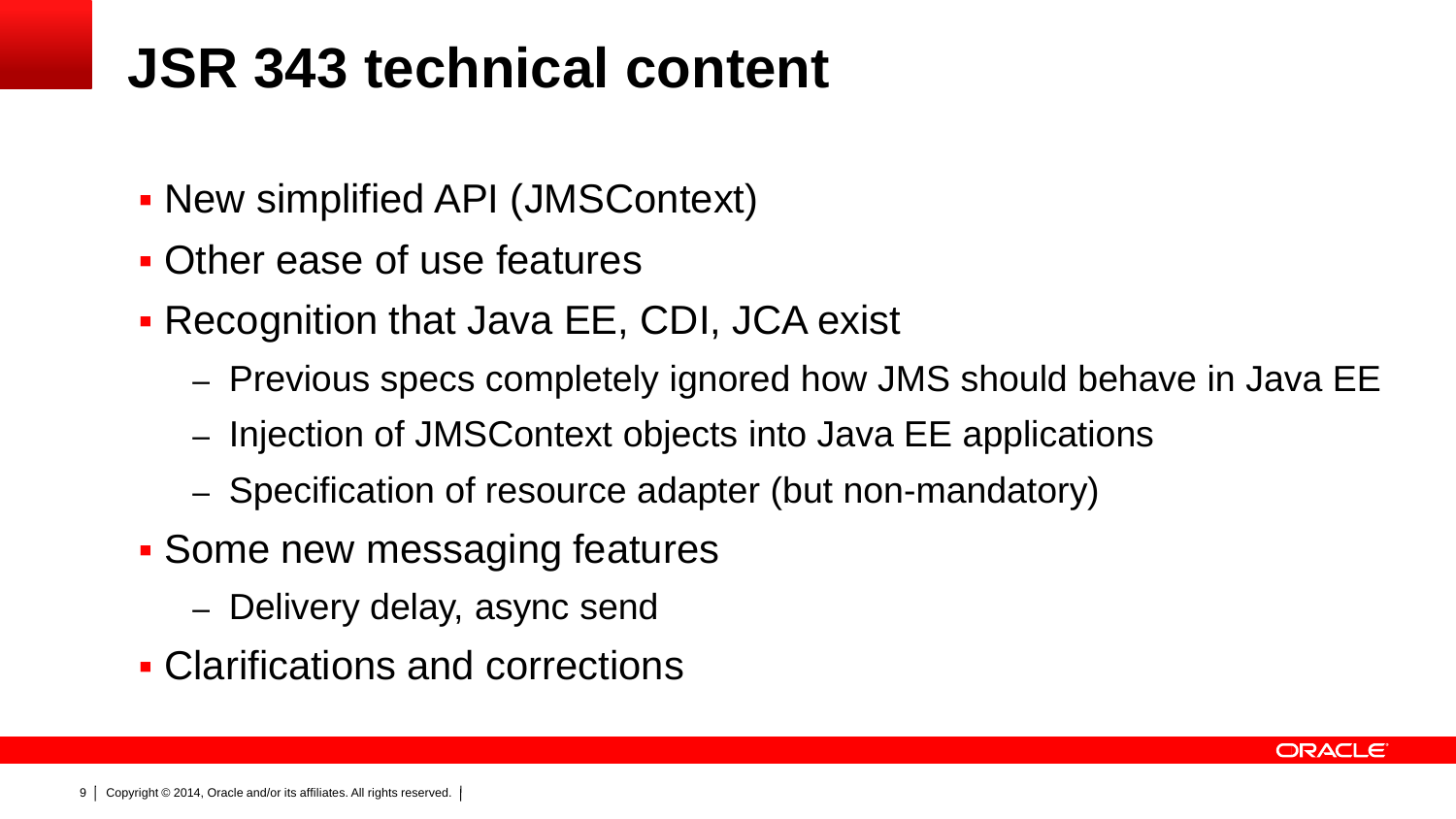### **JSR 343 Community and transparency review**

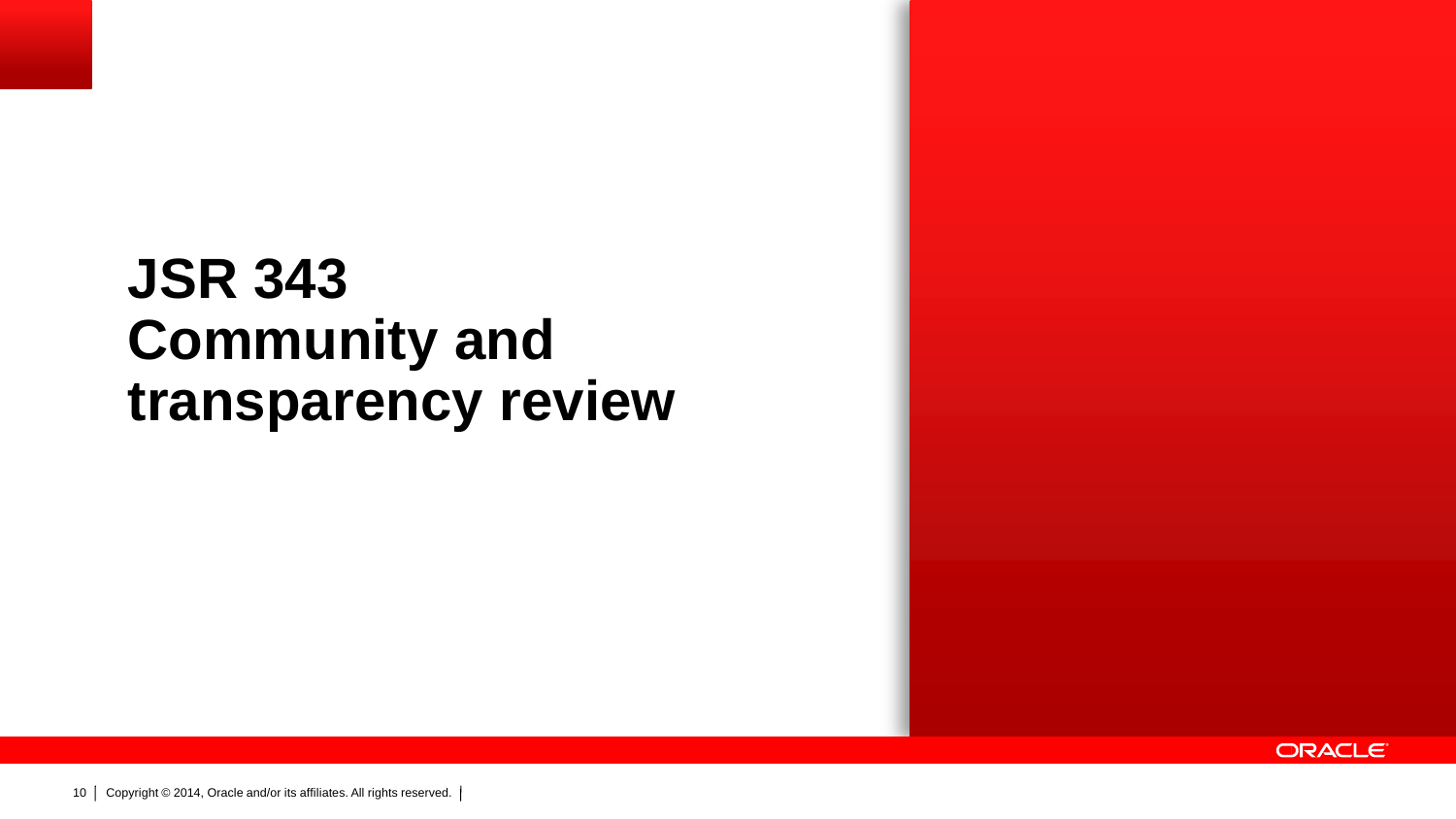# **Community and transparency**

JSR 343 used JCP 2.9 but operated transparently from the start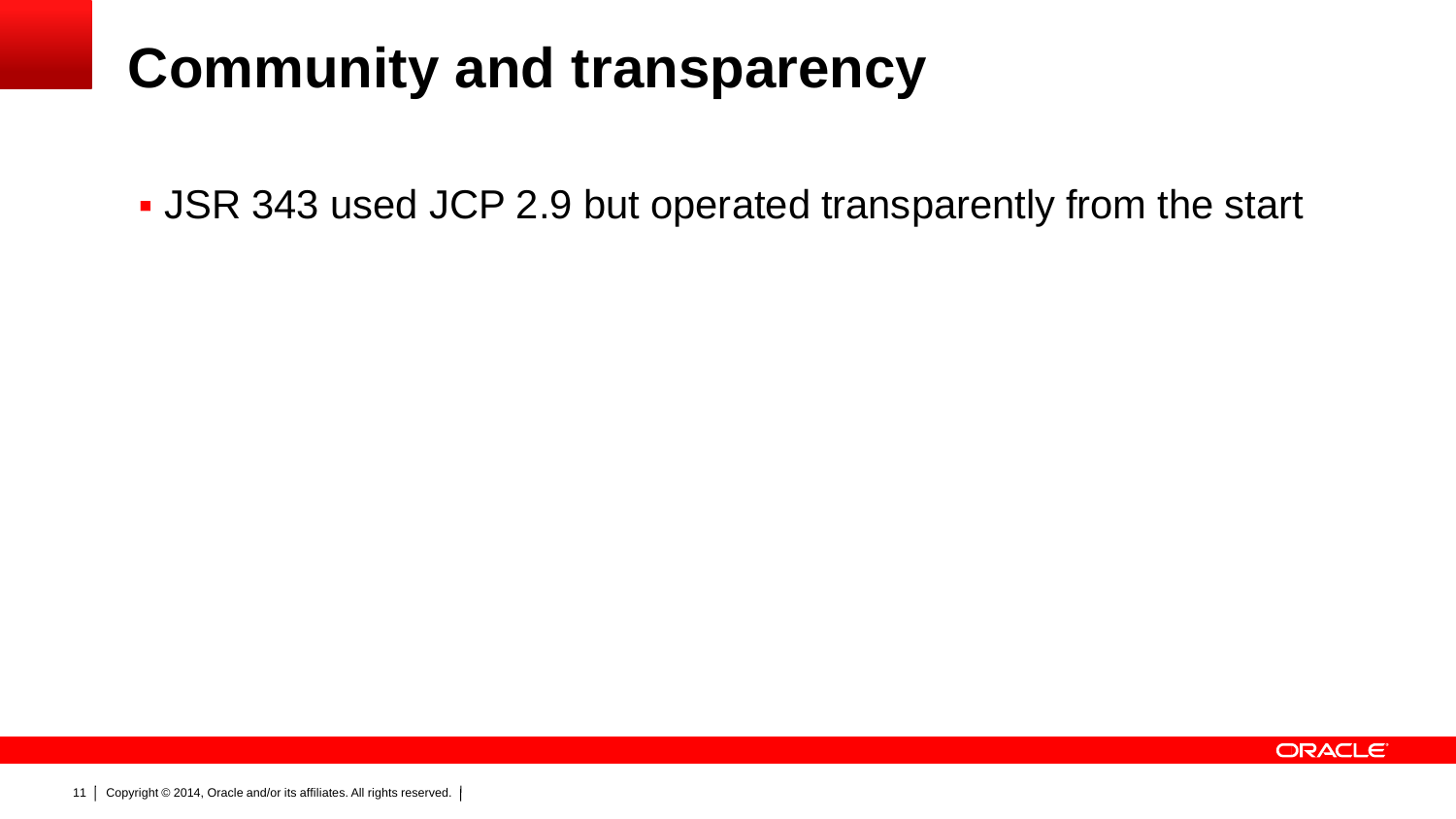# **Mailing lists, issue tracker and wiki**

- Expert group mailing list ([jsr343-experts@jms-spec.java.net\)](mailto:jsr343-experts@jms-spec.java.net)
	- All emails forwarded to community mailing list
- Community mailing list ([users@jms-spec.java.net\)](mailto:users@jms-spec.java.net)
	- Anyone allowed to view, subscribe and post, all EG members subscribe

ORACL E

- **Issue tracker ([java.net/jira/browse/JMS\\_SPEC](https://java.net/jira/browse/JMS_SPEC))** 
	- Anyone allowed to submit issues or comments
- Wiki [\(jms-spec.java.net](http://jms-spec.java.net/))
	- Public start point for all JMS 2.0 activities
	- Also used to support expert group discussions
	- Only EG members allowed to update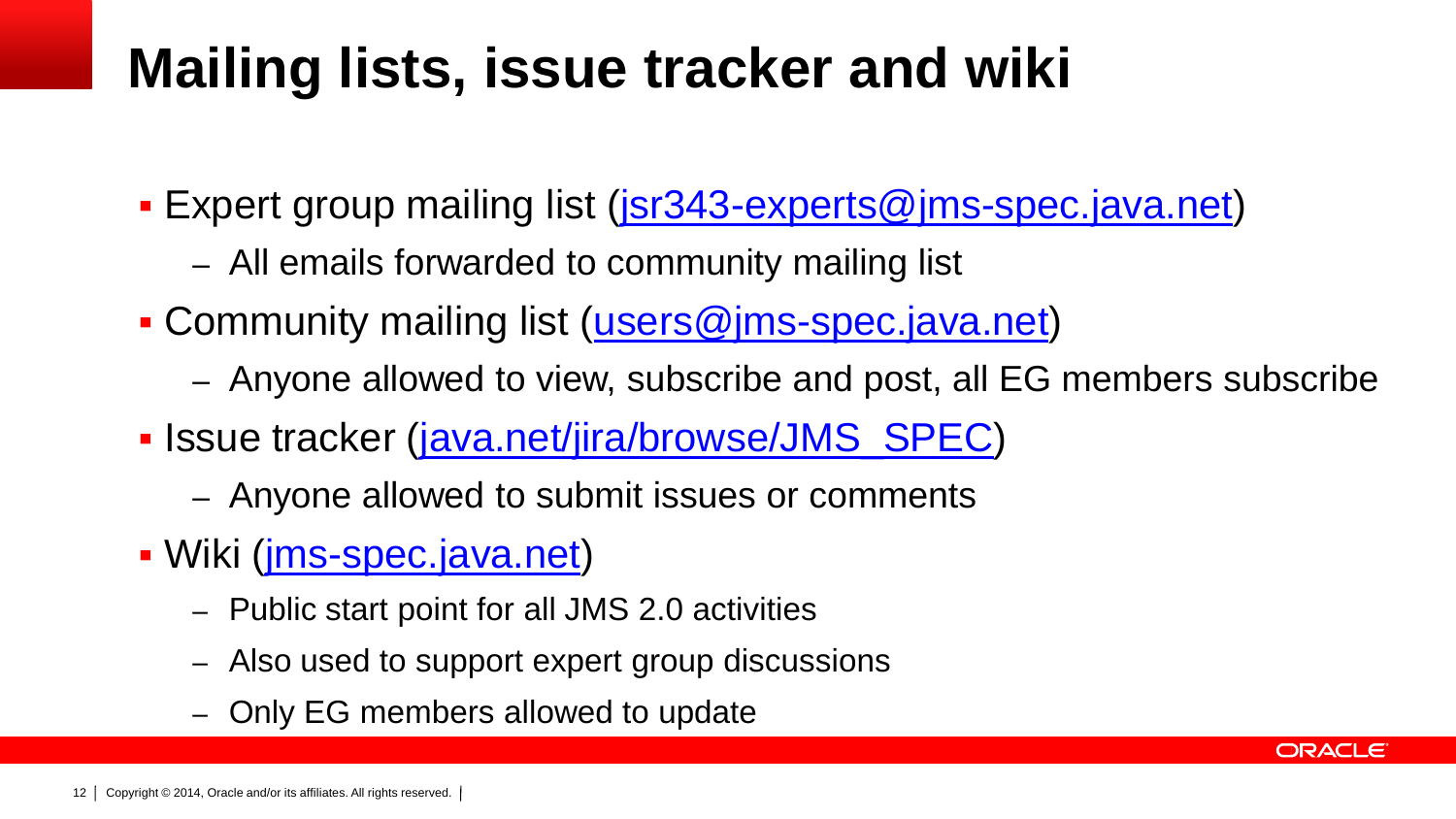# **Source code repository**

- Public source code repository (svn)
	- Anyone allowed to read
	- Used for draft API interfaces
	- Used for draft spec document (pdf and docx)
- **Public javadocs** 
	- Used for draft API javadocs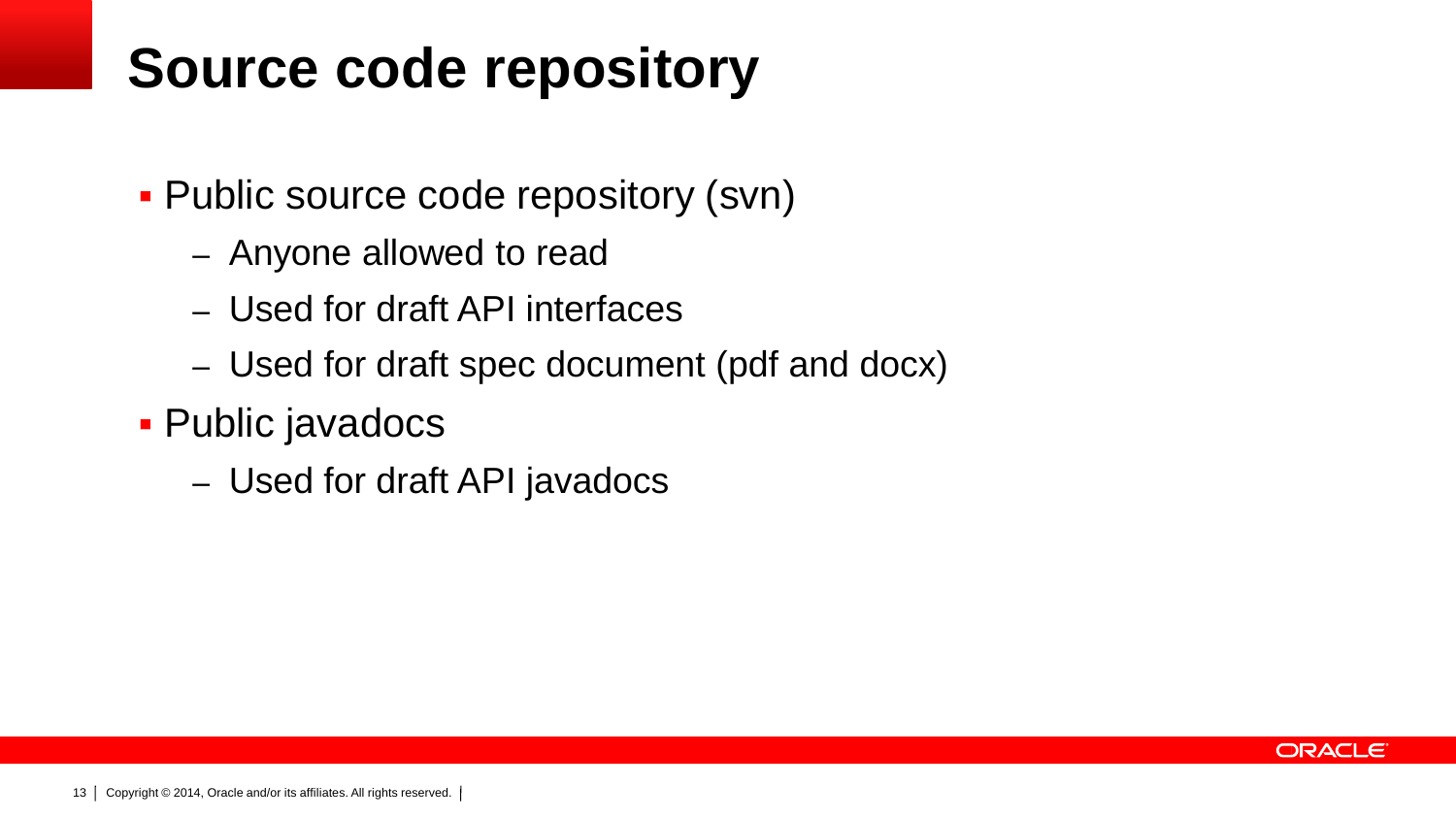# **JCP mailing lists**

- Did not use JCP observer mailing list
	- Published statement on wiki telling people no need to join it
	- Received periodic requests to join it nevertheless
- Did use JCP expert group mailing list
	- But only very, very occasionally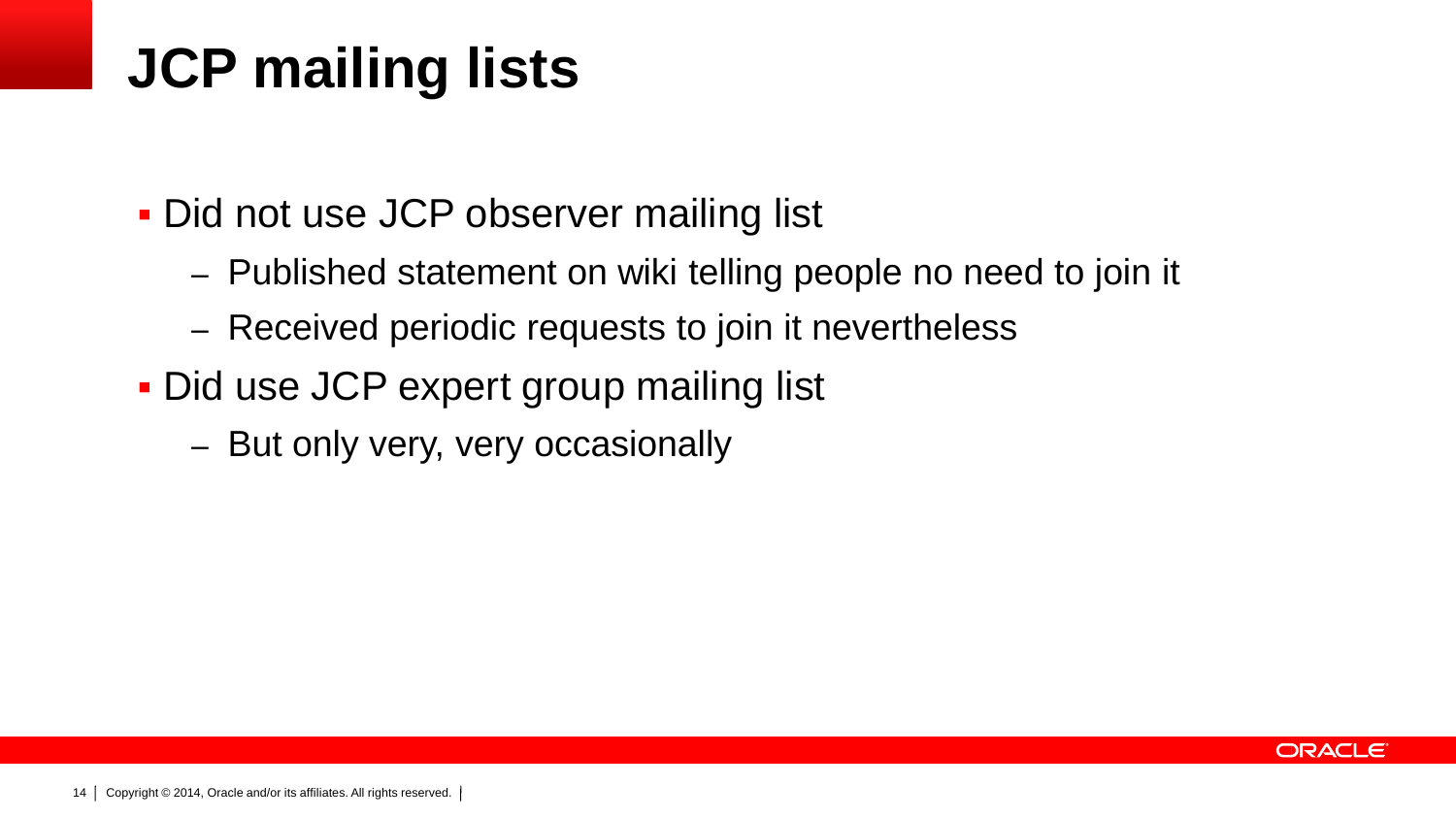# **Reference implementation**

Open Message Queue (mq.java.net)

- Standalone JMS provider (passes JMS TCK) and part of GlassFish application server (passes JMS CTS)
- Developed by Oracle
- What is public?
	- Source of promoted builds, build scripts
	- Issue tracker
	- Development one-pagers and specs
	- Community and developer mailing lists
- What is not public?
	- Tests, source of non-promoted builds, internal mailing list

ORACLE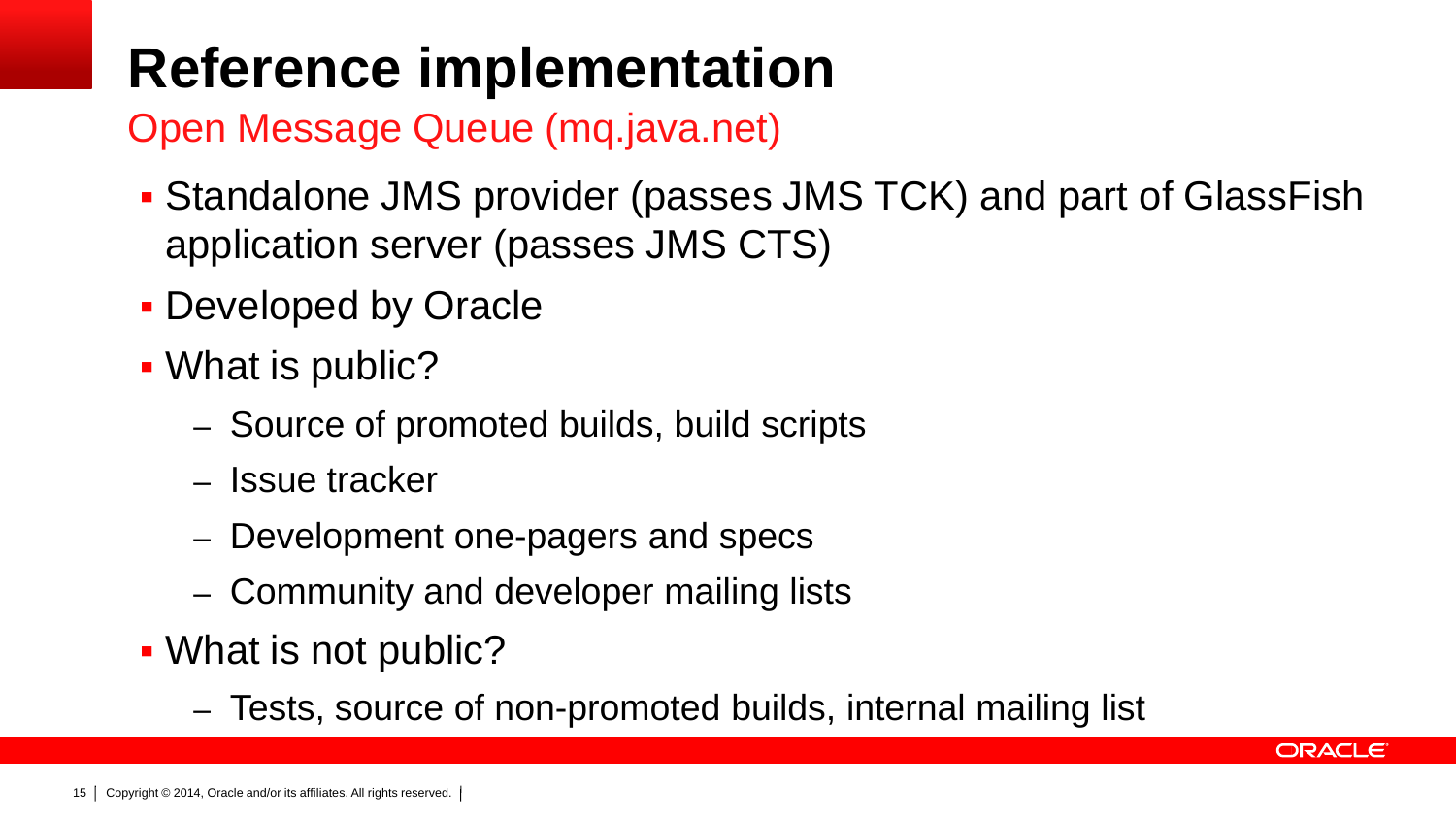# **Compatibility tests**

- JMS CTS tests JMS in a Java EE application server
- JMS TCK tests JMS standalone
- **Developed by Oracle**
- Available only to licensees and to EG as required by JCP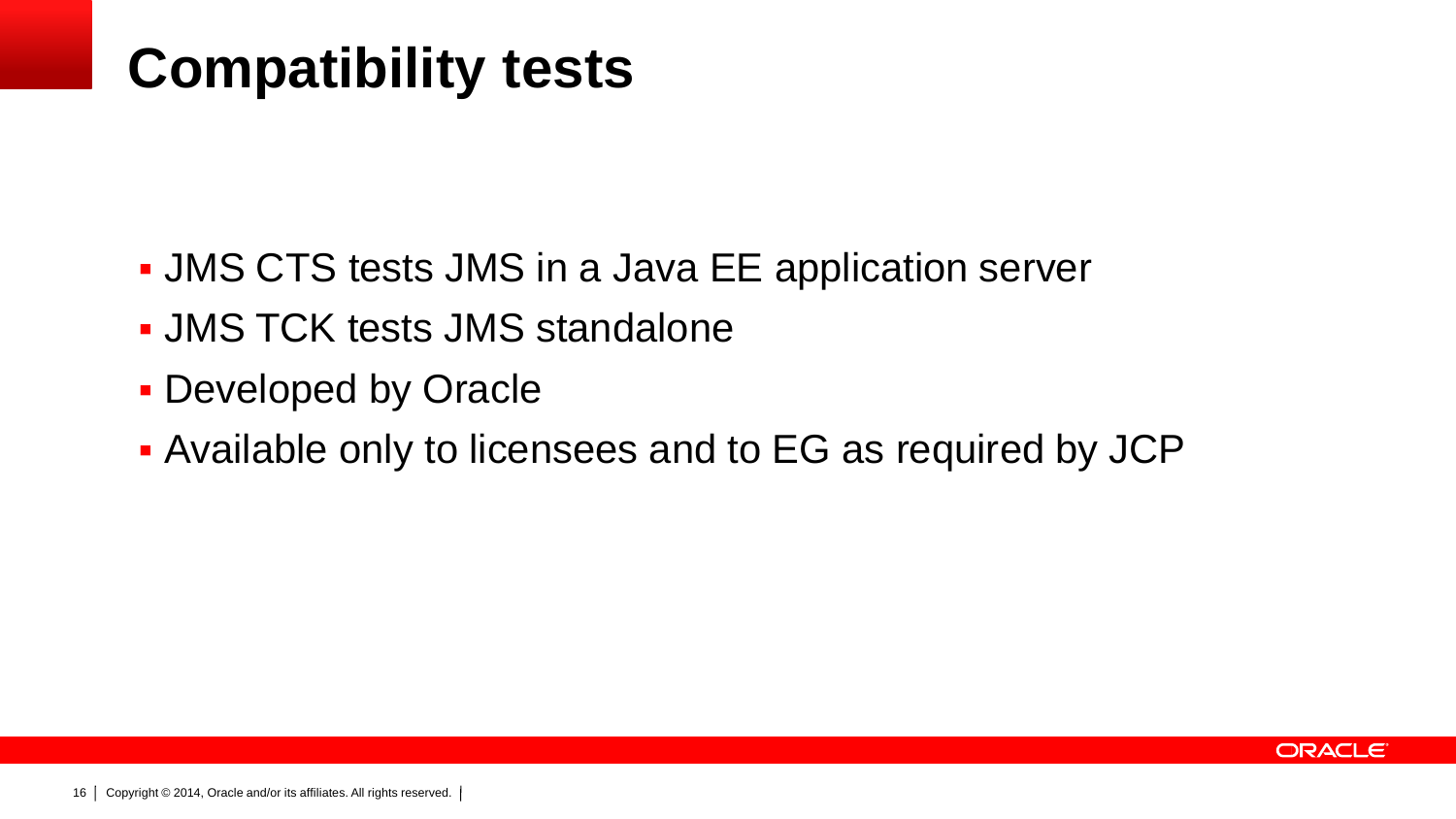### **JSR 343 How things went**

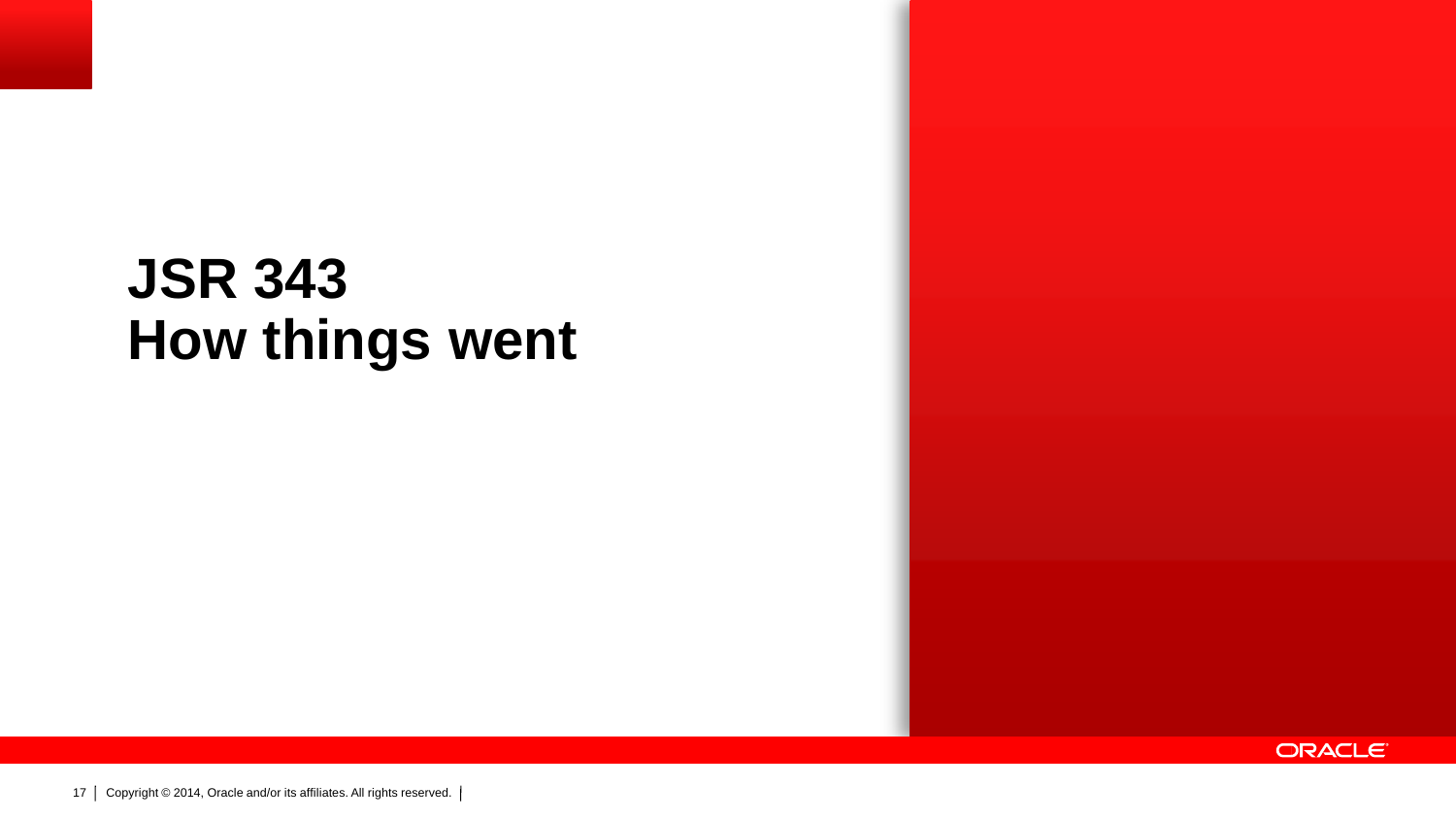### **How the spec was developed**

- Spec developed almost exclusively using JIRA and email
	- So almost everything was public
- Occasional conference calls to discuss complex details
	- Only expert group invited
- No face-to-face meetings
	- Except at JavaOne
- One-on-one phone calls between all new EG members and spec lead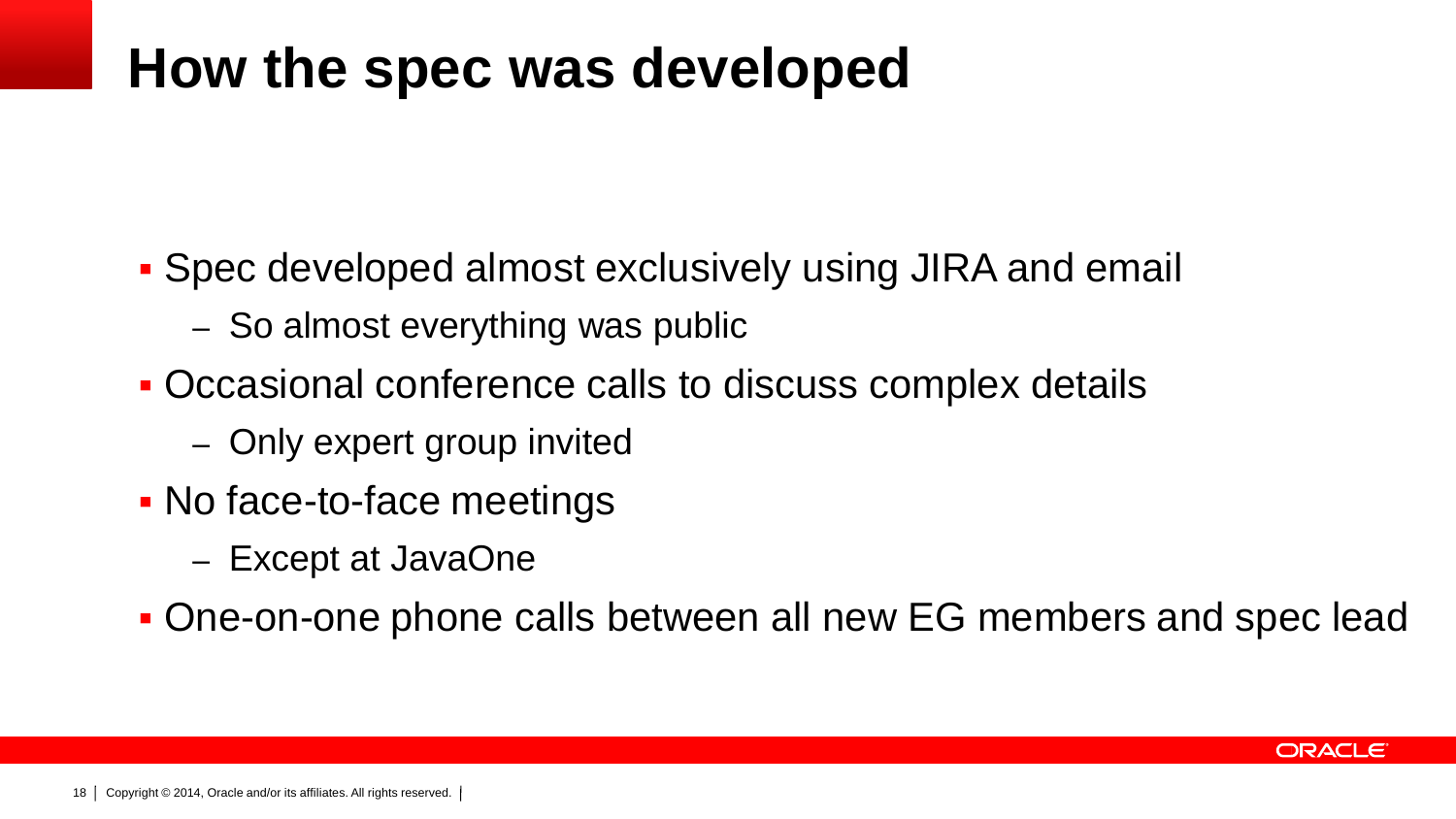## **Expert group membership**

| <b>Organisations</b>                        |                      |
|---------------------------------------------|----------------------|
| Nigel Deakin (lead),<br><b>Tom Barnes</b>   | Oracle               |
| Reza Rahman (resigned)                      | Caucho               |
| <b>Sastry Maladi</b>                        | eBay                 |
| <b>Matthew White</b>                        | <b>IBM</b>           |
| Pravesh Pandya                              | Caucho               |
| <b>Bruce Snyder</b>                         | Pramati Technologies |
| <b>Rob Davies</b><br><b>Clebert Suconic</b> | <b>RedHat</b>        |
| John Archbold<br>Shivajee Samdarshi         | TIBCO                |

| <b>Individuals</b>    |  |
|-----------------------|--|
| <b>John Ament</b>     |  |
| <b>Adam Bien</b>      |  |
| Rüdinger zu Dohna     |  |
| Julien Dubois         |  |
| <b>John Harby</b>     |  |
| <b>Andrew Kennedy</b> |  |
| <b>Bruce Snyder</b>   |  |
| <b>Nick Wright</b>    |  |

**ORACLE**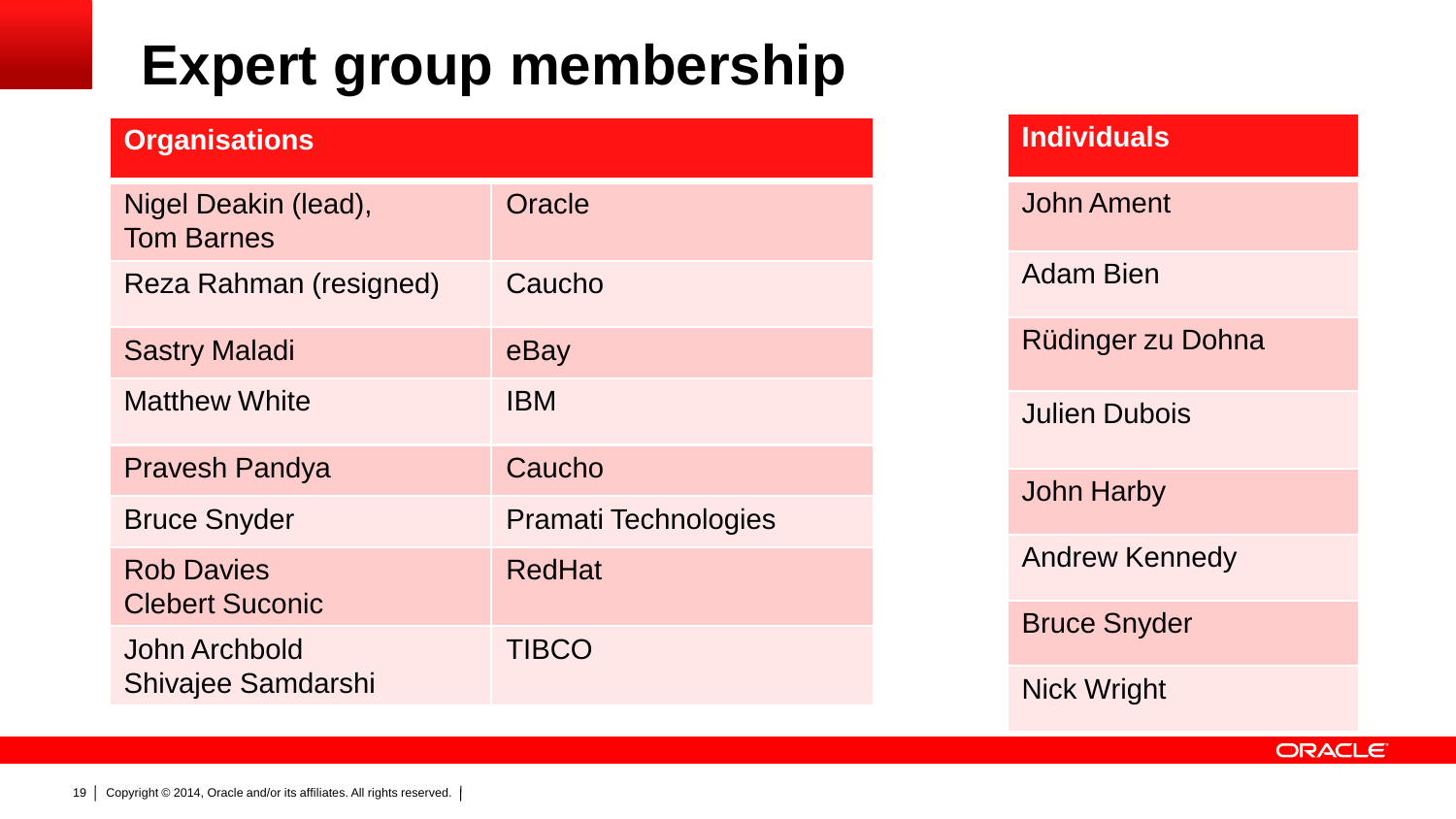# **Expert group participation**

- 1066 emails sent to [jsr343-experts@jms-spec.java.net](mailto:jsr343-experts@jms-spec.java.net)
- **.** 50% of emails sent by spec lead
	- 541
- 40% of emails sent by the 4 most active members
	- 127, 110, 105, 84
- **.10% of emails sent by the remaining 15 members** 
	- 13, 4, 7, 8, 3, 10, 6, 3, 11, 5, 5, 16, 1, 1, 1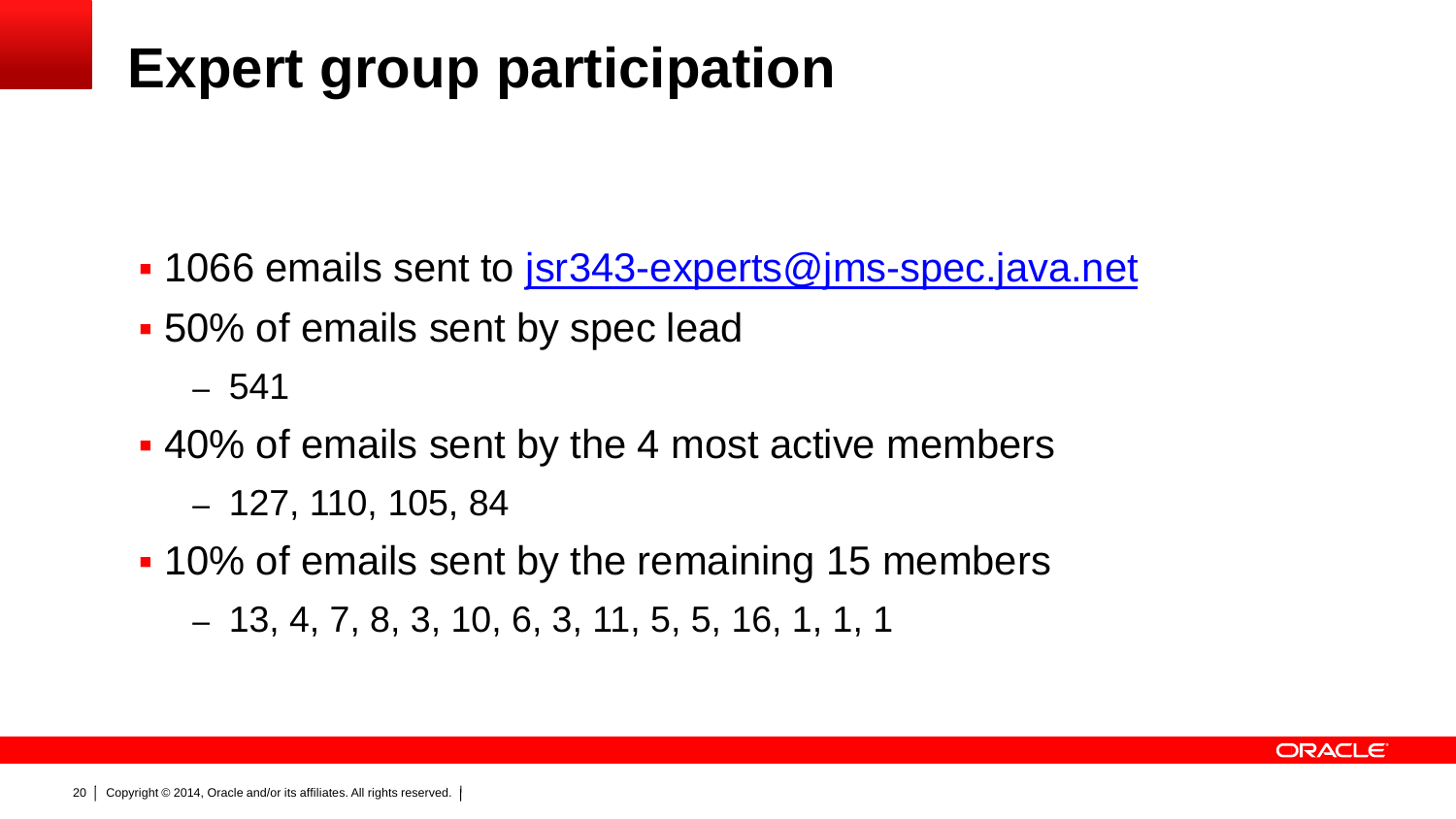# **JMS spec community participation**

- . 97 community members subscribed to [users@jms-spec.java.net\)](mailto:users@jms-spec.java.net)
- 10 community members contributed to [users@jms-spec.java.net](mailto:users@jms-spec.java.net)
	- 37, 22, 17, 4, 3, 2, 2, 1, 1,1 (90 in total)
- Several community members logged new JIRA issues
- Several community members commented on JIRA issues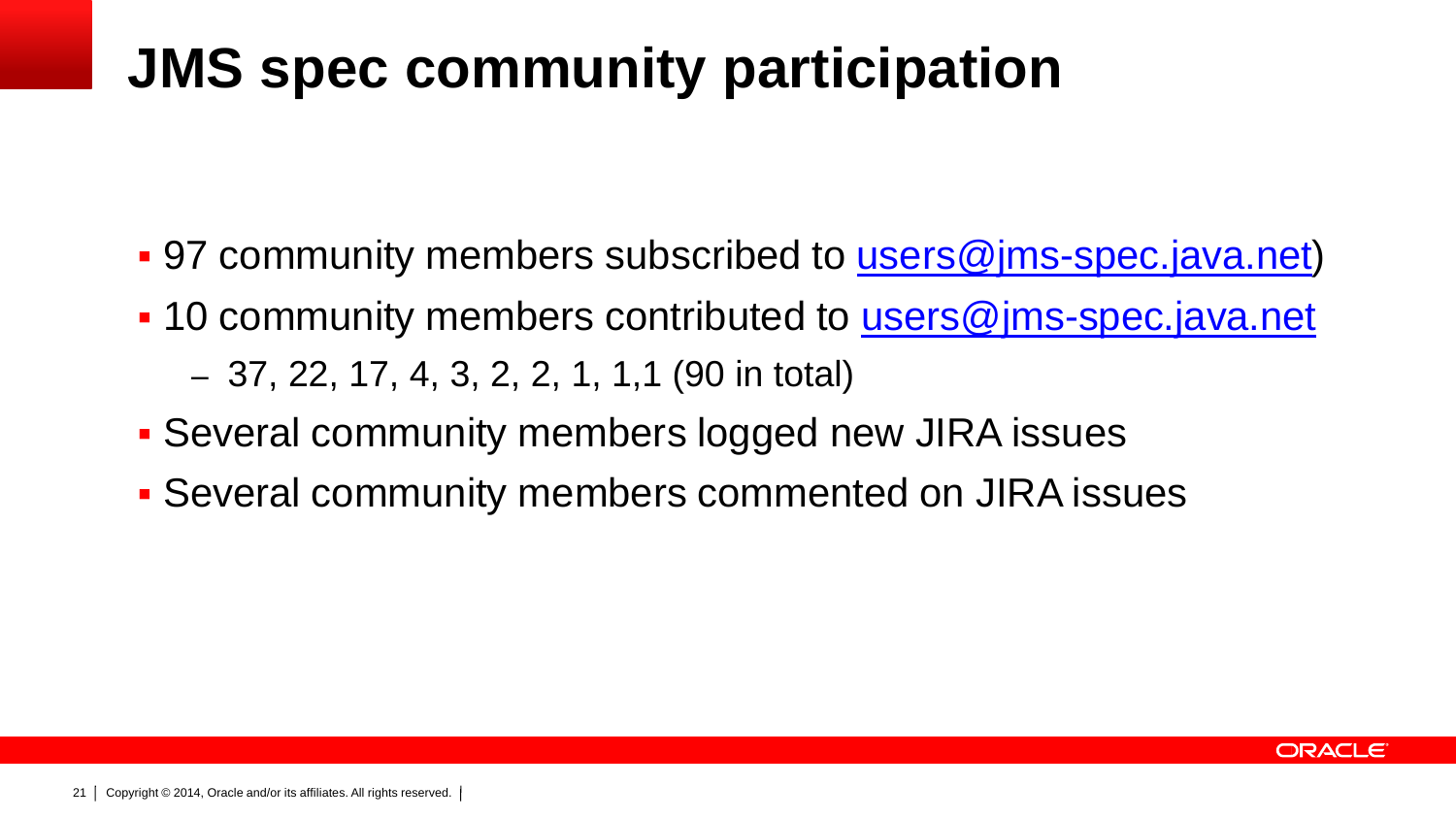# **Conference sessions**

All well-attended

- JavaOne 2011 BOF (with Reza Rahman and Clebert Suconic)
- Devoxx 2011 Session
- JavaOne 2012 Session
- JavaOne 2012 BOF (with Nick Wright)
- JavaOne 2013 Session
- JavaOne 2013 BOF (with John Ament)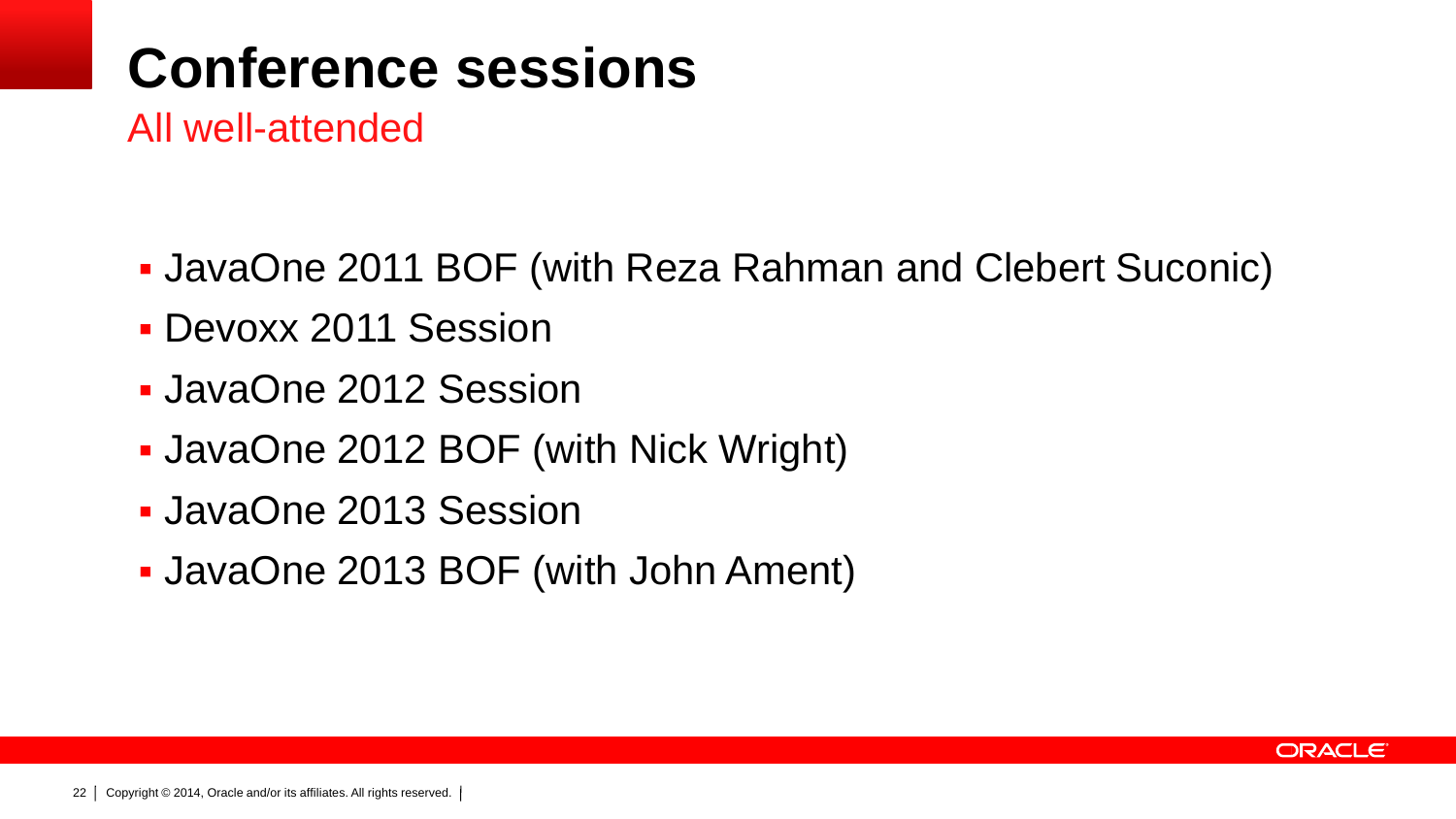#### **Issues**

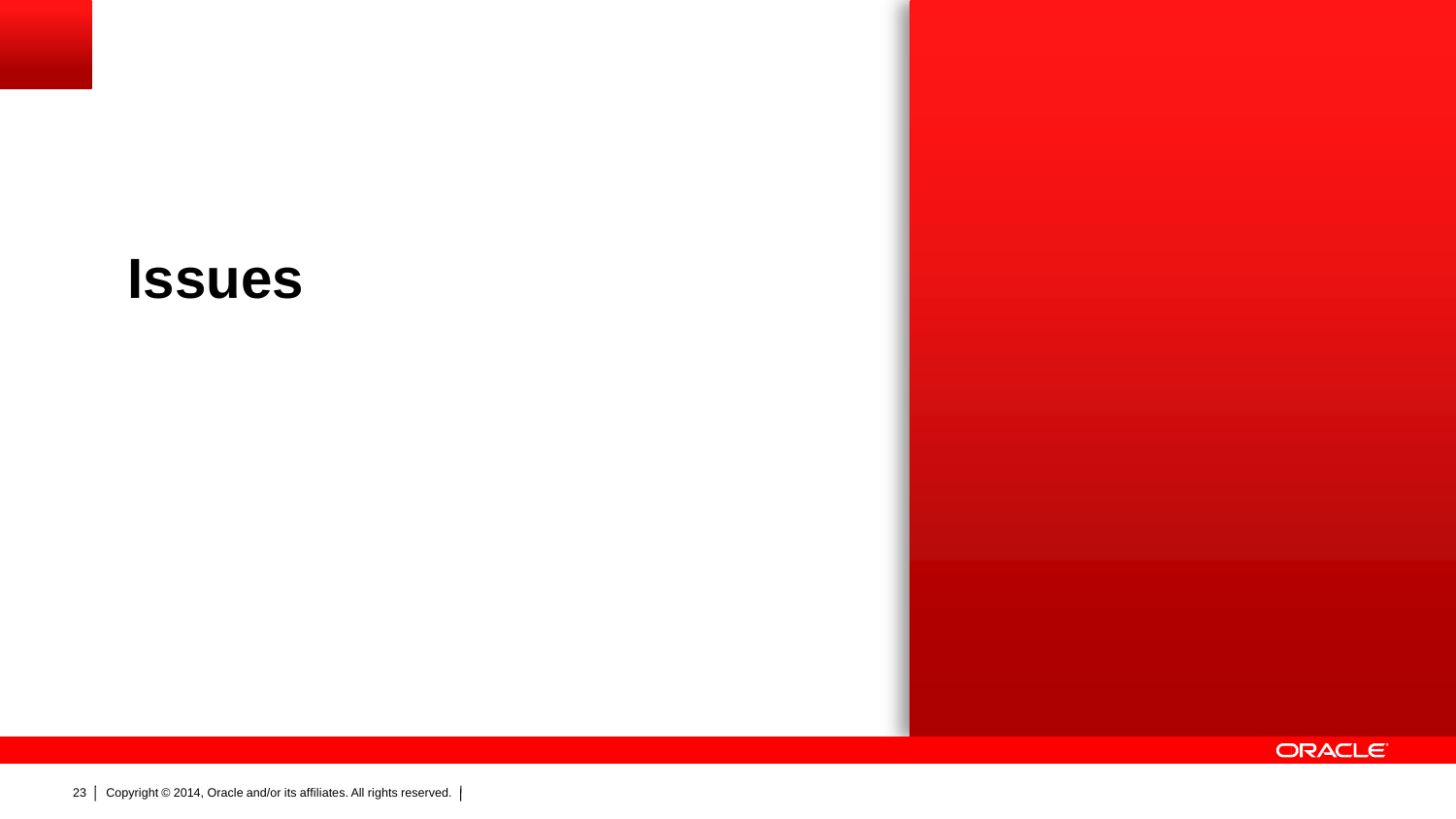# **Not enough expert group participation**

- **Even from major vendors**
- Several expert group members played no part after joining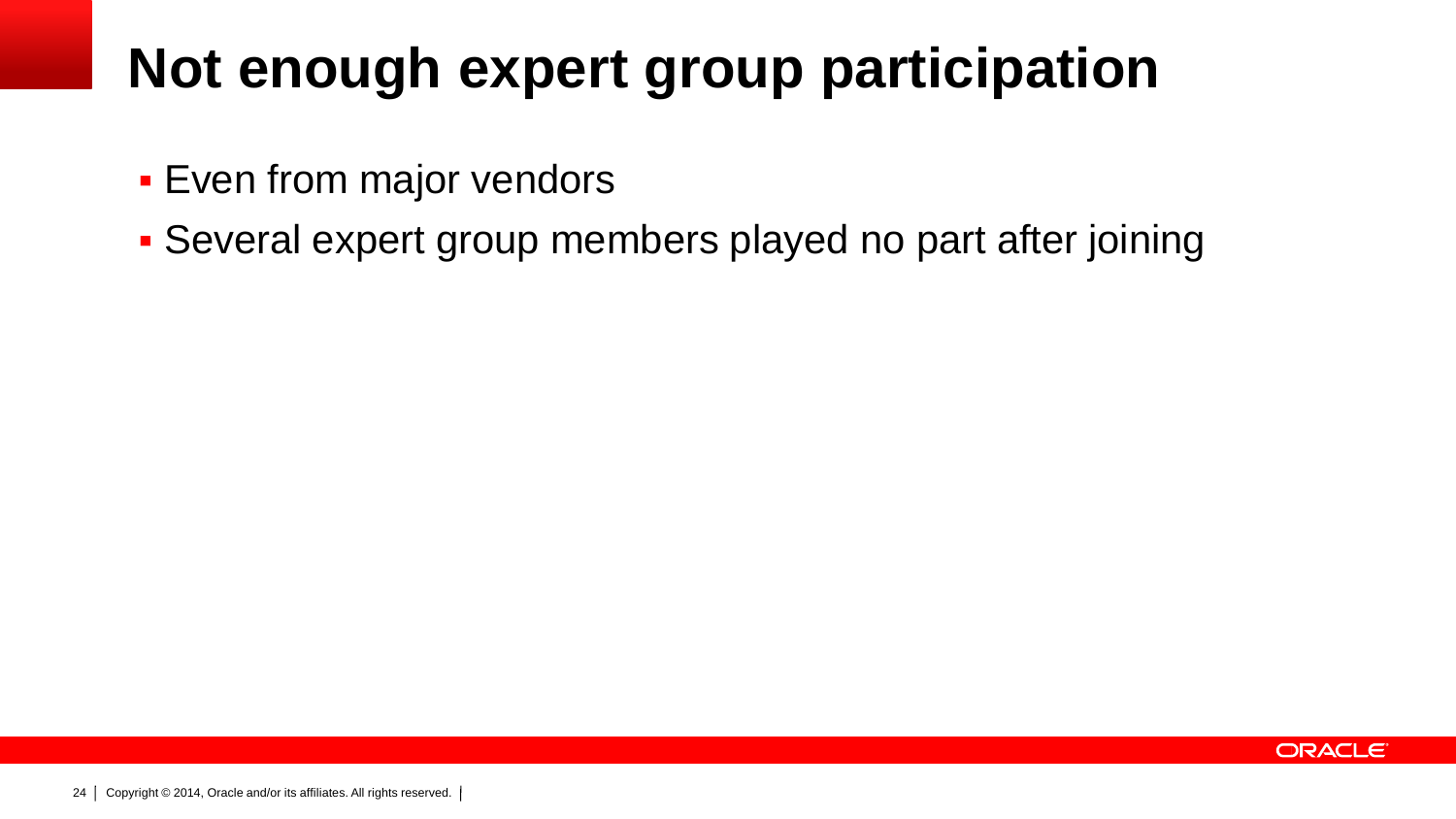### **Is a separate expert group redundant?**

- Any community member can read and take part in all discussions
- **EXA** Little gained by joining the EG
	- except perhaps kudos for book authors, consultants etc
- If Is expert group an unnecessary barrier to participation?
	- At least when EG members are not contributing code
- **EG** membership useful public gesture of support from vendors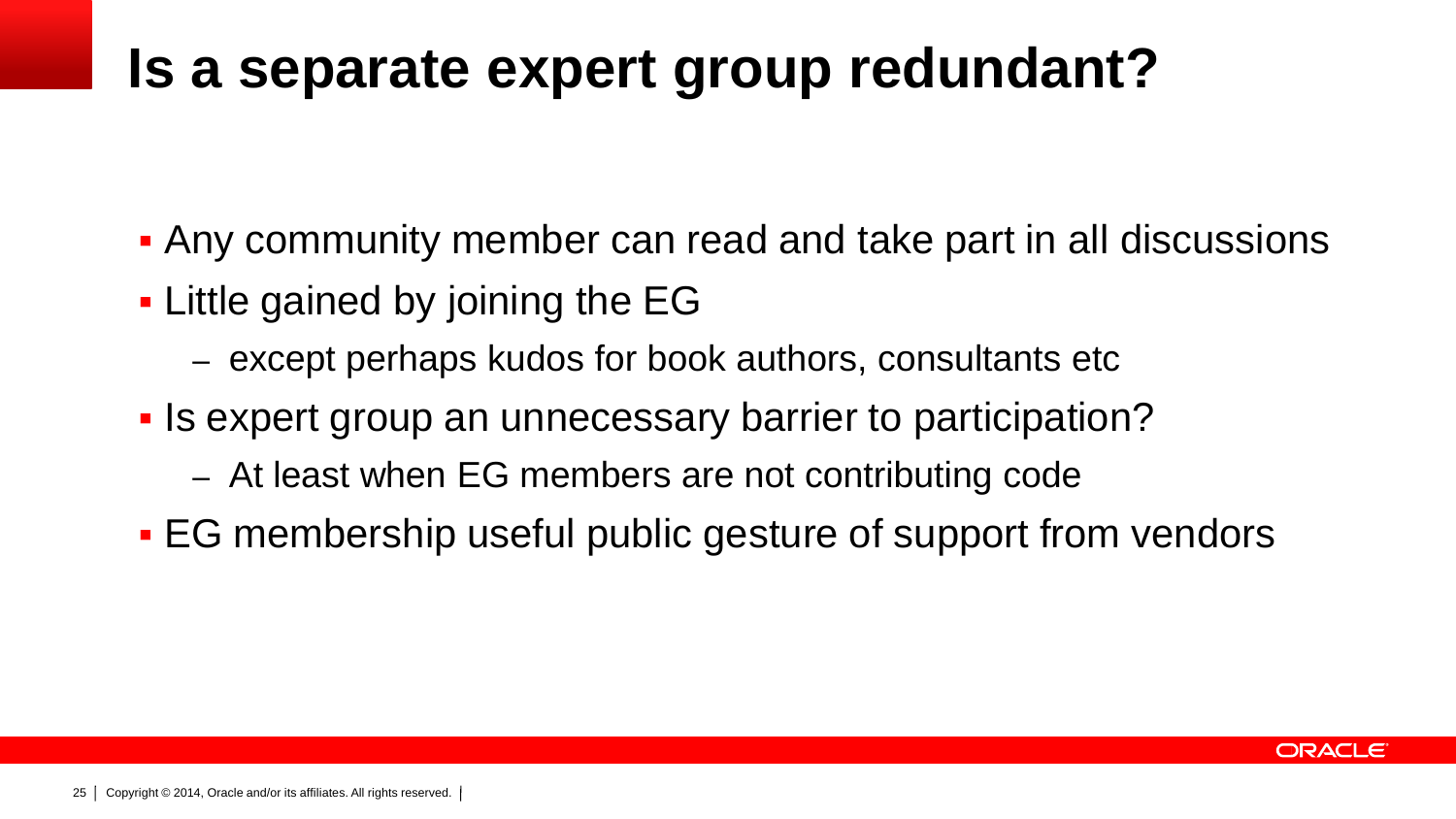### **More scope to use community expertise**

- Reluctance of community to bring forward their own detailed proposals, especially in areas requiring specialist knowledge
- Example
	- Community: "The spec should do something about XXXX"
	- Spec lead: "What do you think the spec should say?"
	- Community: <silence>
- Where "XXXX" is web APIs, AMQP, etc
- Where community members did come forward with proposals and expertise, they were very influential (e.g. CDI integration)

ORACLE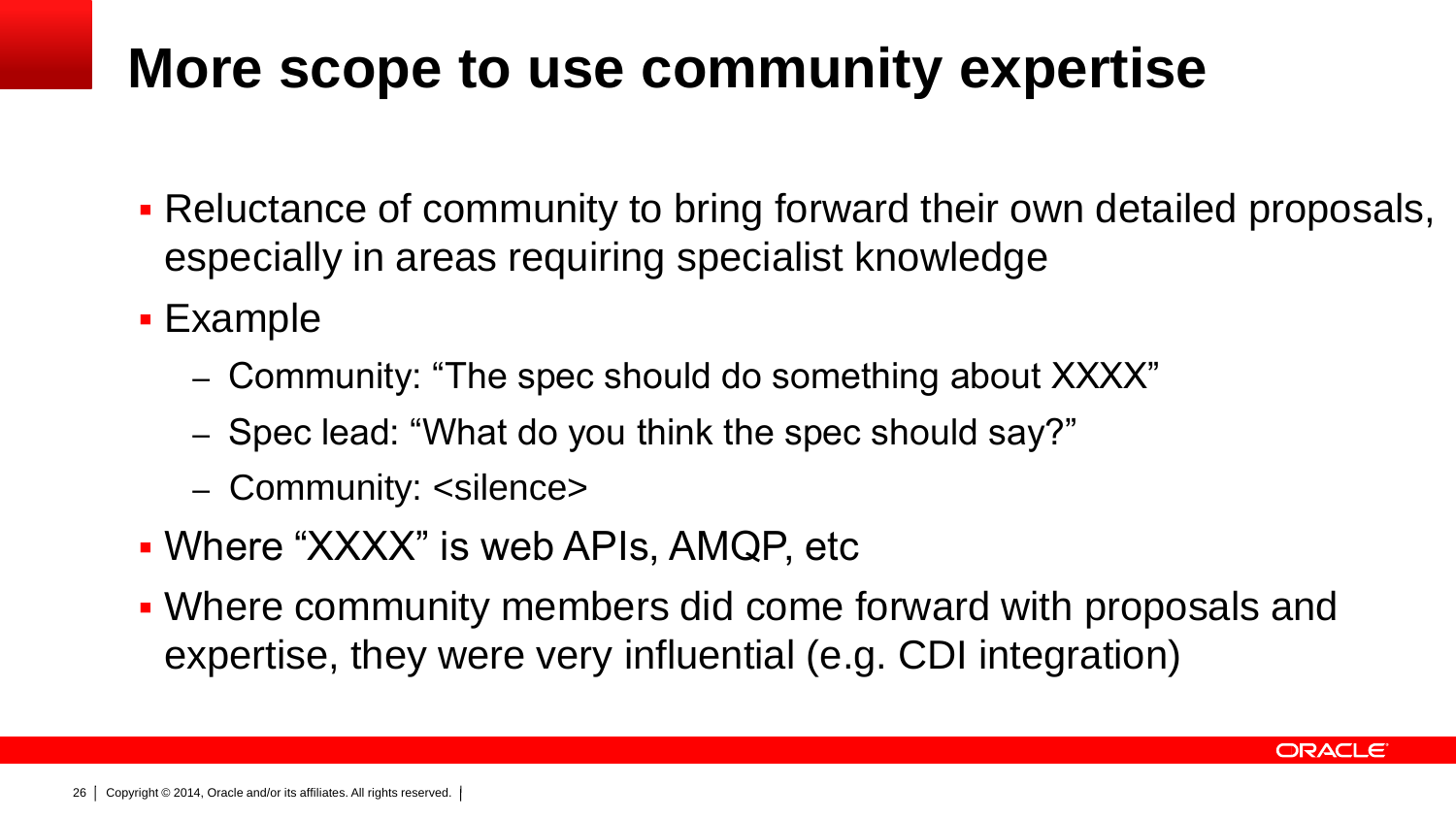### **Participation tools could be improved**

- jcp.org facilities (e.g. mailing lists) inadequate and not used
	- Existence still confused people
- **.** java.net mailing lists generally adequate, but
	- Inadequate web interface. Expecting people to subscribe to a mailing list to keep informed is out of date.
	- Using two separate email aliases is complicated to manage for both EG and community members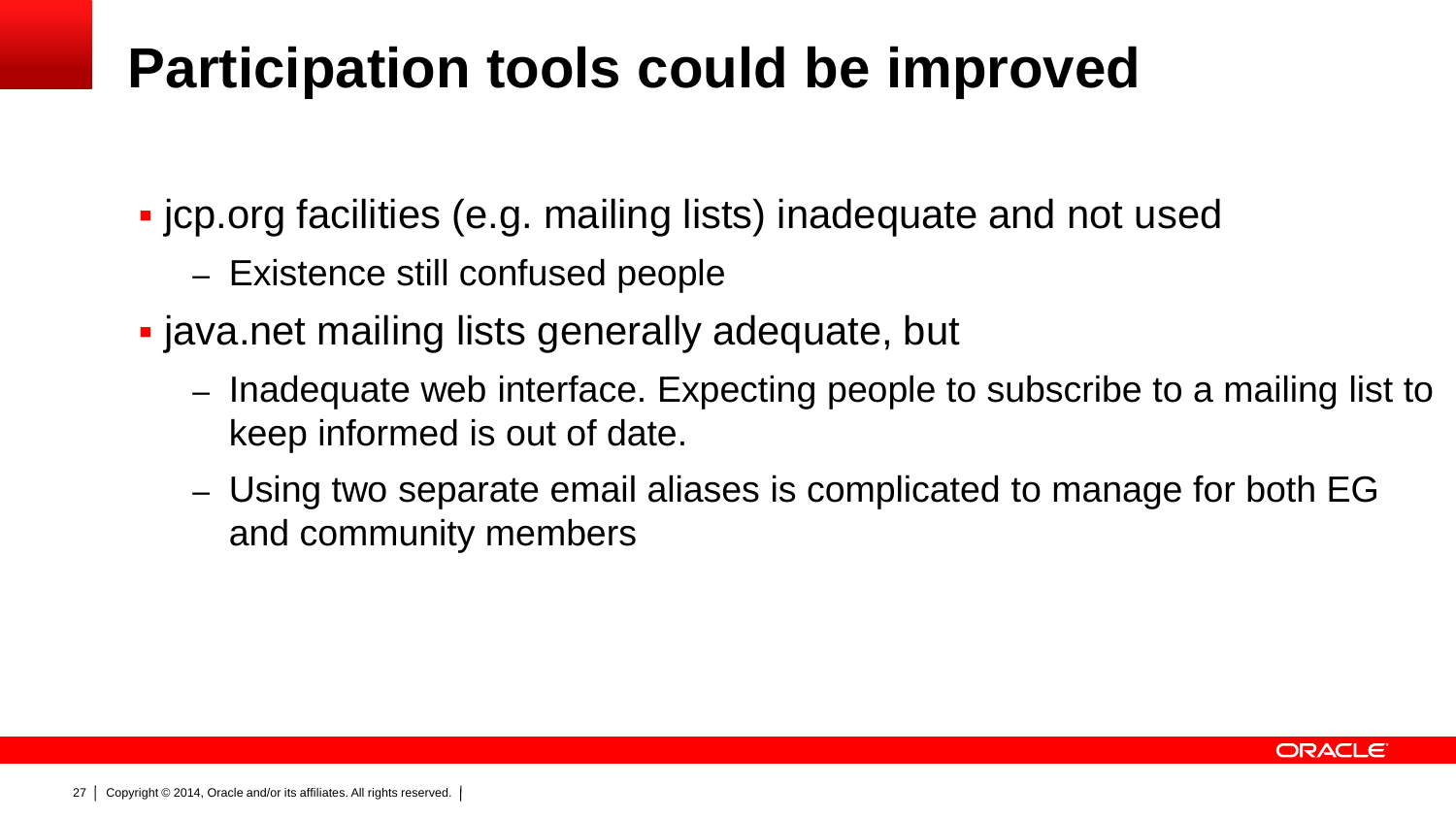## **Backward compatibility**

- **Difficult to resolve ambiguities in spec** 
	- without breaking backward compatibility
- Difficult to define behaviour which previous spec left undefined
	- might require implementations to introduce incompatible changes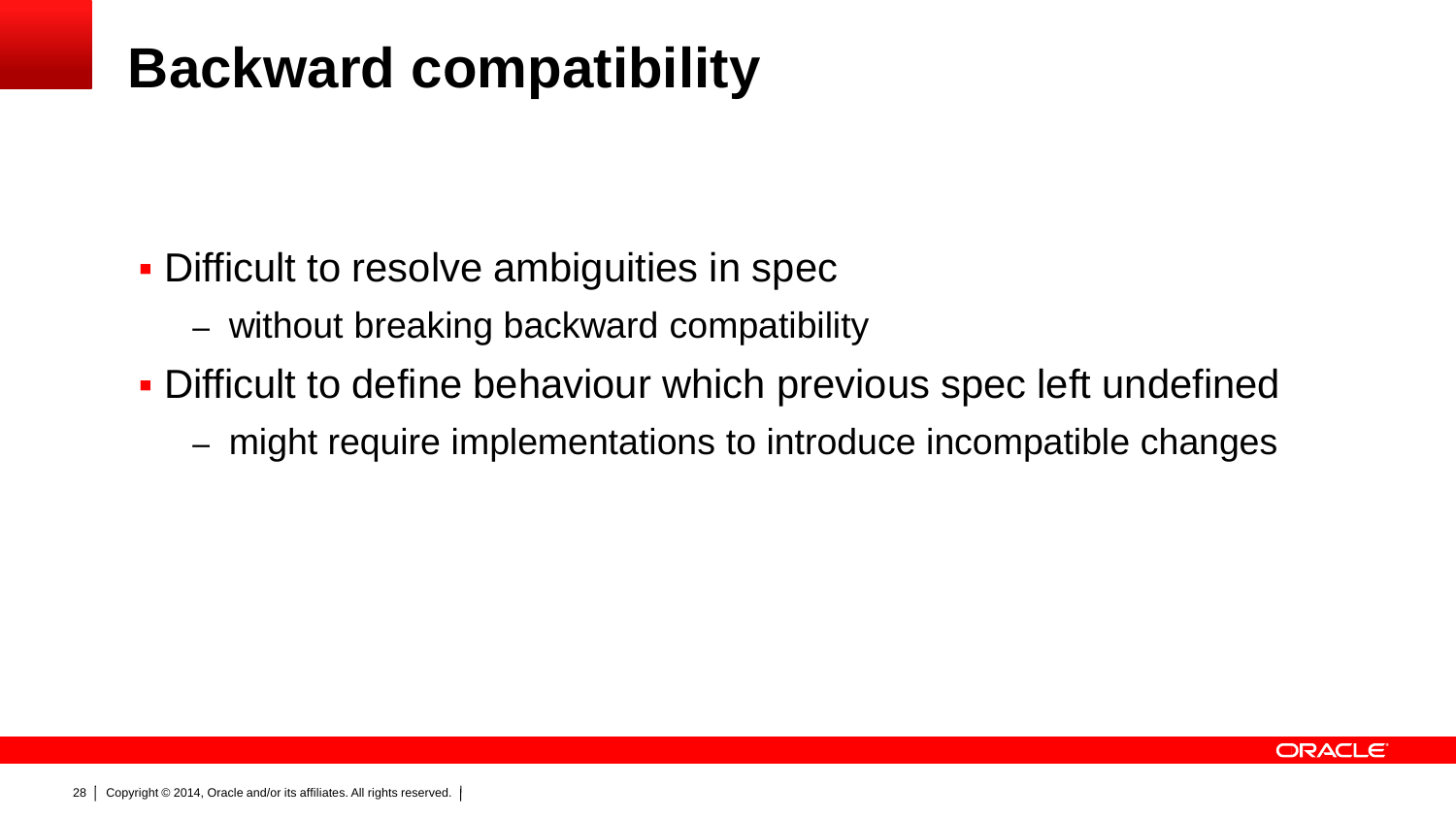### **What would I do differently next time?**

- **Hold regular conference calls to stimulate participation**
- Reach out directly to inactive vendors on the expert group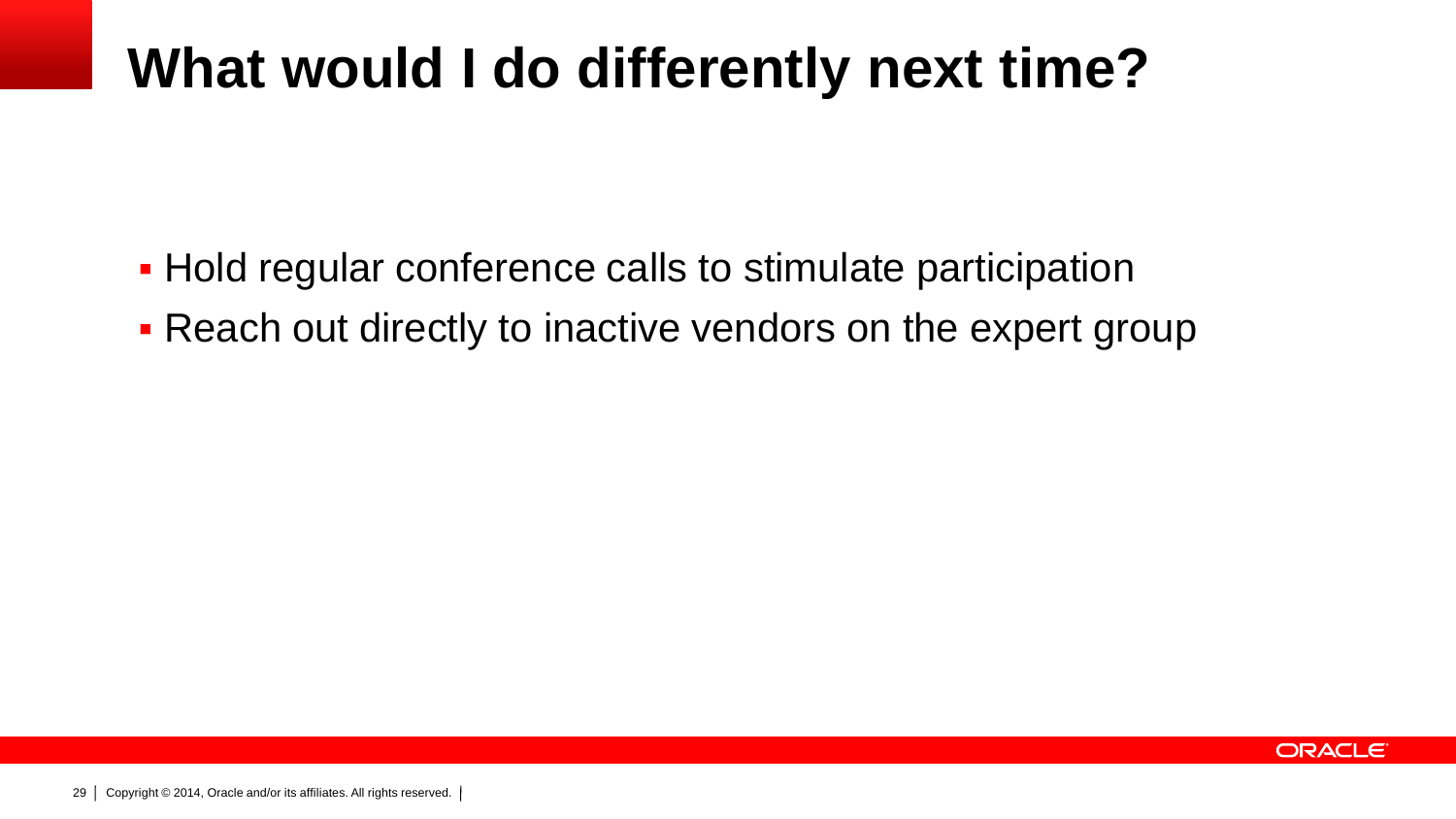#### **Questions?**